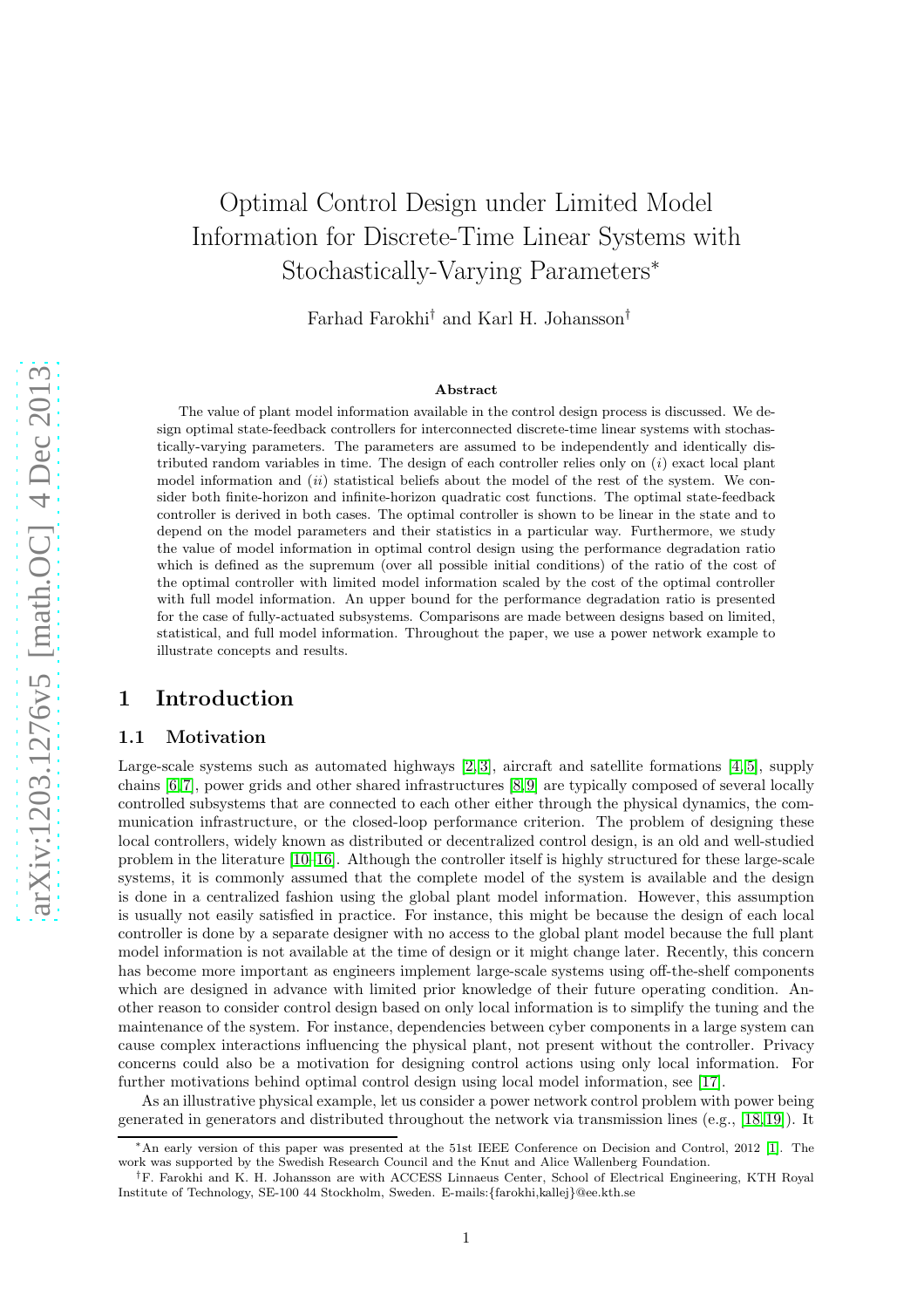is fairly common to assume that the power consumption of the loads in such a network can be modeled stochastically with a priori known statistics, such as, mean and variance extracted from long term observations [\[20](#page-20-4)[–22\]](#page-20-5). When the load variations are "small enough", local generators meet these demand variations. These variations shift the generators operating points, and consequently, change their model parameters. If the loads are modeled as impedances, they change the system model by changing the transmission line impedances. As power networks are typically implemented over a vast geographical area, it is inefficient or even impossible to gather all these model information variations or to identify all the parameters globally. Even if we could gather all the information and identify the whole system based on them, it might take very long and by then the information might be outdated (noting that the model parameters vary stochastically over time). This motivates the interest in designing local controllers for these systems based on only local model information and statistical model information of the rest of the system. We revisit this power network problem in detail for a small example in the paper. A recurring example is used to explain the underlying definitions as well as the mathematical results. It is not difficult to see that similar examples can also be derived for process control, intelligent transportation, irrigation systems, and other shared infrastructures.

#### 1.2 Related Studies

Optimal control design under limited model information has recently attracted attention. The authors in [\[23\]](#page-20-6) introduced control design strategies as mappings from the set of plants of interest to the set of eligible controllers. They studied the quality of these control design strategies using a performance metric called the competitive ratio; i.e., the worst case ratio of the closed-loop performance of a given control design strategy to the closed-loop performance of the optimal control design with full model information. Clearly, the smaller the competitive ratio is, the more desirable the control design strategy becomes since it can closely replicate the performance of the optimal control design strategy with full model information while only relying on local plant model information. They showed that for discretetime systems composed of scalar subsystems, the deadbeat control design strategy is a minimizer of the competitive ratio. Additionally, the deadbeat control design strategy is undominated; i.e., there is no other control design strategy that performs always better while having the same competitive ratio. This work was later generalized to limited model information control design methods for inter-connected linear time-invariant systems of arbitrary order in [\[24\]](#page-20-7). In that study, the authors investigated the best closed-loop performance that is achievable by structured static state-feedback controllers based on limited model information. It was shown that the result depends on the subsystems interconnection pattern and availability of state measurements. Whenever there is no subsystem that cannot affect any other subsystem and each controller has access to at least the state measurements of its neighbors, the deadbeat strategy is the best limited model information control design method. However, the deadbeat control design strategy is dominated (i.e., there exists another control design strategy that outperforms it while having the same competitive ratio) when there is a subsystem that cannot affect any other subsystem. These results were generalized to structured dynamic controllers when the closed-loop performance criterion is set to be the  $H_2$ -norm of the closed-loop transfer function [\[25\]](#page-20-8). In this case, the optimal control design strategy with limited model information is static even though the optimal structured state-feedback controller with full model information is dynamic [\[26,](#page-20-9) [27\]](#page-20-10). Later in [\[28\]](#page-20-11), the design of dynamic controllers for optimal disturbance accommodation was discussed. It was shown that in some cases an observer-based-controller is the optimal architecture also under limited model information. Finally, in [\[29\]](#page-20-12), it was shown that using an adaptive control design strategy, the designer can achieve a competitive ratio equal to one when the considered plant model belongs to a compact set of linear time-invariant systems and the closed-loop performance measure is the ergodic mean of a quadratic function of the state and control input (which is a natural extension of the  $H_2$ -norm of the closed-loop system considering that the closed-loop system in this case is nonlinear due to the adaptive controller).

In all these studies, the model information of other subsystems are assumed to be completely unknown which typically results in conservative controllers because it forces the designer to study the worst-case behavior of the control design methods. In this paper, we take a new approach by assuming that a statistical model is available for the parameters of the other subsystems. There have been many studies of optimal control design for linear discrete-time systems with stochastically-varying parameters [\[30](#page-21-0)[–34\]](#page-21-1). In these papers, the optimal controller is typically calculated as a function of model parameter statistics. Considering a different problem formulation, in this paper, we assume each con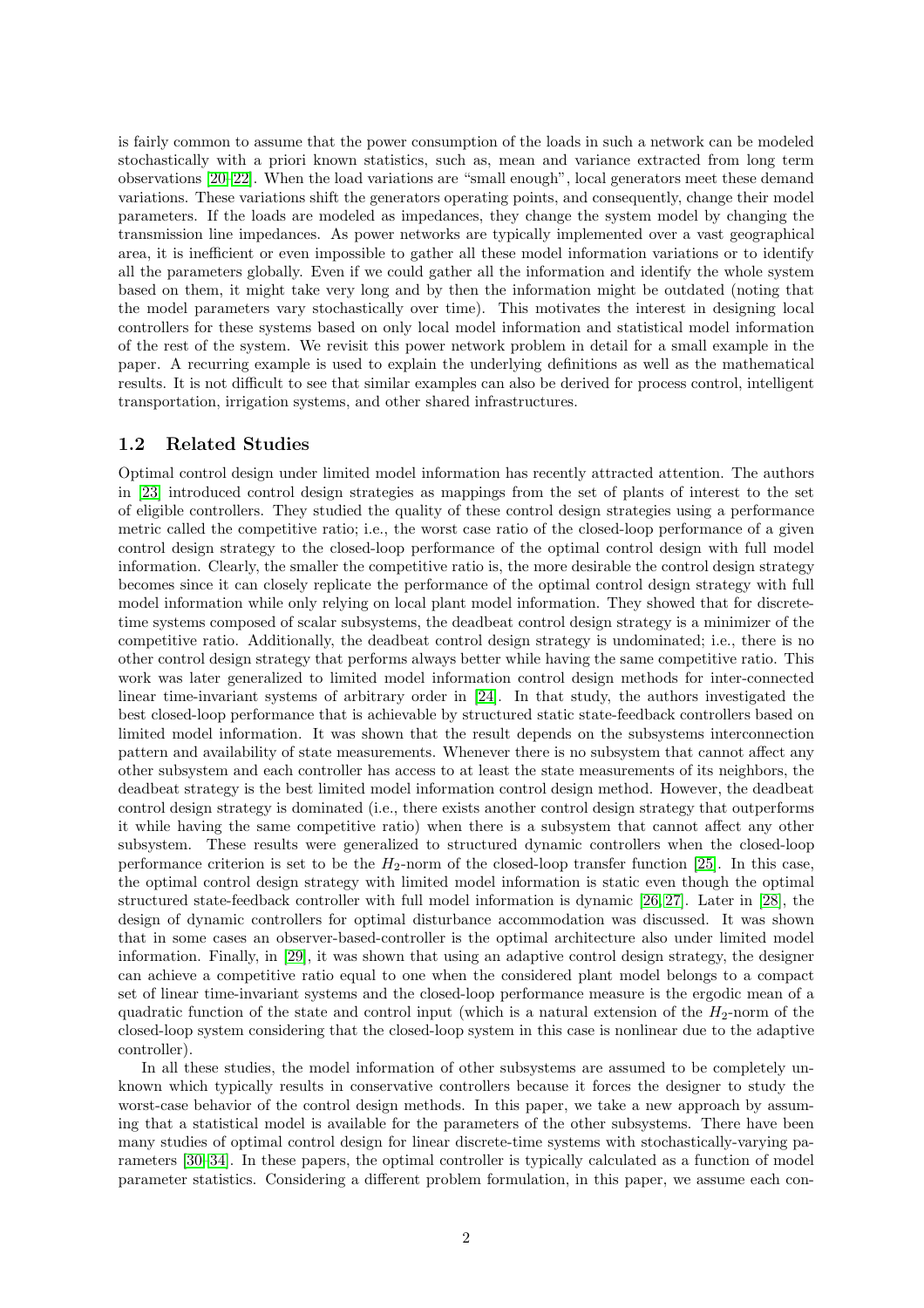troller design is done using the exact model information of its corresponding subsystem and the other subsystems' model statistics.

Note that studying the worst-case behavior of the system using the competitive ratio is not the only approach for optimal control design under limited model information. For instance, the authors in [\[35](#page-21-2)[–37\]](#page-21-3) developed methods for designing near-optimal controllers using only local model information whenever the coupling between the subsystems is negligible. However, not even the closed-loop stability can be guaranteed when the coupling grows. As a different approach, in a recent study [\[38\]](#page-21-4), the authors used an iterative numerical optimization algorithm to solve a finite-horizon linear quadratic problem in a distributed way using only local model information and communication with neighbors. However, this approach (and similarly [\[39,](#page-21-5) [40\]](#page-21-6)) require many rounds of communication between the subsystems to converge to a reasonable neighborhood of the optimal controller. To the best of our knowledge, there is also no stopping criteria (for terminating the numerical optimization algorithm) that uses only local information. There have been some studies in developing stopping criteria but these studies require global knowledge of the system [\[41,](#page-21-7) [42\]](#page-21-8). Recently, there has been an attempt for designing optimal controllers using only local model information for linear systems with stochastically-varying parameters [\[43\]](#page-21-9). However, that setup is completely different from the problem that is considered in this paper. First, the authors of [\[43\]](#page-21-9) considered the case where the B-matrix was parameterized with stochastic variables but in our setup the A-matrix is assumed to be stochastic. Additionally, in [\[43\]](#page-21-9), the infinite-horizon problem was only considered for the case of two subsystems, while here we present all the results for arbitrary number of subsystems. In this paper, we introduce the concept of performance degradation ratio as a measure to study the value information in optimal control design. Furthermore, the proof techniques are different since the authors of [\[43\]](#page-21-9) use a team-theoretic approach to solve the problem opposed to the approach presented in this paper.

#### 1.3 Main Contribution

The main contribution of this paper is to study the value of plant model information available in the control design process. To do so, we consider limited model information control design for discretetime linear systems with stochastically-varying parameters. First, in Theorem [1,](#page-5-0) we design the optimal finite-horizon controller based on exact local model information and global model parameter statistics. We generalize these results to infinite-horizon cost functions in Theorem [2](#page-10-0) assuming that the underlying system is mean square stabilizable; i.e., there exists a constant matrix that can mean square stabilizes the system [\[30\]](#page-21-0). However, in Corollary [3,](#page-12-0) we partially relax the assumptions of Theorem [2](#page-10-0) to calculate the infinite-horizon optimal controller whenever the underlying system is mean square stabilizable under limited model information. This new concept is defined through borrowing the idea of control design strategies from [\[23,](#page-20-6) [24\]](#page-20-7). We define a special class of control design strategies to construct time-varying control gains for each subsystem. We say that a system is mean square stabilizable under limited model information if the intersection of this special class of control design strategies (that use only local model information) and the set of mean square stabilizing control design strategies is nonempty; i.e., there exists a control design strategy that uses only local model information and it can mean square stabilizes the system (see Definition [3](#page-12-1) for more details).

Using the closed-loop performance of the optimal controller with limited model information, we study the effect of lack of full model information on the closed-loop performance. Specifically, we study the ratio of the cost of the optimal control design strategy with limited model information scaled by the cost of the optimal control design strategy with full model information (which is introduced in Theorems [4](#page-14-0) and [5](#page-15-0) for finite-horizon and infinite-horizon cost functions, respectively). We call the supremum of this ratio over the set of all initial conditions, the performance degradation ratio. In Theorem [6,](#page-17-0) we find an upper bound for the performance degradation ratio assuming the underlying systems are fully-actuated (i.e., they have the same number of inputs as the state dimension). As a future direction for research, one might be able to generalize these results to designing structured state-feedback controllers following the same line of reasoning as in [\[44\]](#page-21-10).

An early and brief version of the paper was presented as [\[1\]](#page-19-9). The current paper is a considerable extension of [\[1\]](#page-19-9) as the results have been generalized, a new literature survey has been included, and a power network example has been introduced to illustrate concepts and results throughout the paper.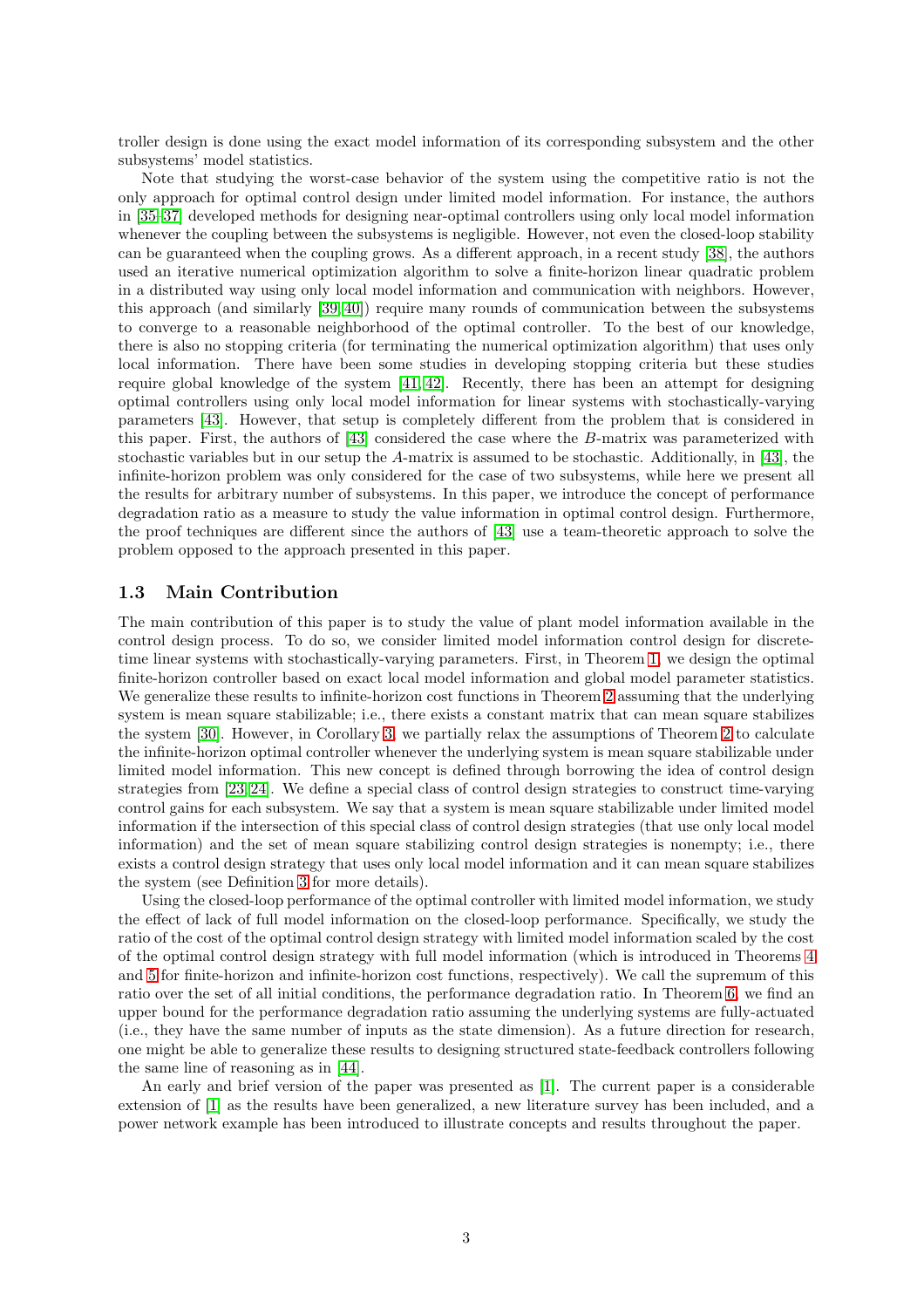#### 1.4 Paper Outline

The rest of the paper is organized as follows. We start with introducing the system model in Section [2.](#page-3-0) In Section [3,](#page-5-1) we design optimal controller for each subsystem based on limited model information (i.e., using its own model information and the statistical belief about the other subsystems). We start by the finite-horizon optimal control problem and then generalize the results to infinite-horizon cost functions. In Section [4,](#page-14-1) we introduce the optimal controller for both finite-horizon and infinite-horizon cost functions when using the full model information. In Section [5,](#page-16-0) we study the value of plant model information in optimal control design using the performance degradation ratio. Finally, the conclusions and directions for future research are presented in Section [6.](#page-19-10)

#### 1.5 Notation

The sets of integers and reals are denoted by  $\mathbb Z$  and  $\mathbb R$ , respectively. We denote all other sets with calligraphic letters such as A and X. Specifically, we define  $S_{++}^n(S_{+}^n)$  as the set of all symmetric matrices in  $\mathbb{R}^{n \times n}$  that are positive definite (positive semidefinite). Matrices are denoted by capital roman letters such as A. We use the notation  $A_{ij}$  to denote a submatrix of matrix A (its dimension and position will be defined in the text). The entry in the  $i<sup>th</sup>$  row and the  $j<sup>th</sup>$  column of the matrix A is denoted  $a_{ij}$ . We define  $A > (\geq)0$  as  $A \in S_{++}^n(S_{+}^n)$  and  $A > (\geq)B$  as  $A-B > (\geq)0$ . Let  $A \otimes B \in \mathbb{R}^{np \times qm}$ denote the Kronecker product between matrices  $A \in \mathbb{R}^{n \times m}$  and  $B \in \mathbb{R}^{p \times q}$ ; i.e.,

$$
A \otimes B = \left[ \begin{array}{ccc} a_{11}B & \cdots & a_{1m}B \\ \vdots & \ddots & \vdots \\ a_{n1}B & \cdots & a_{nm}B \end{array} \right].
$$

For any positive integers n and m, we define the mapping vec :  $\mathbb{R}^{n \times m} \to \mathbb{R}^{nm}$  as  $\text{vec}(A) = [A_1^\top A_2^\top \cdots A_m^\top]^\top$ where  $A_i$ ,  $1 \leq i \leq m$ , denotes the i<sup>th</sup> column of A. The mapping vec<sup>-1</sup> :  $\mathbb{R}^{nm} \to \mathbb{R}^{n \times m}$  is the inverse of  $\text{vec}(\cdot)$ , where the dimension of the matrix will be clear from the context. It is useful to note that both vec and vec<sup>-1</sup> are linear operators. Finally, for any given positive integers n and m, we define the discrete Riccati operator  $\mathbf{R} : \mathbb{R}^{n \times n} \times \mathcal{S}_+^n \times \mathbb{R}^{n \times m} \times \mathcal{S}_{++}^m \to \mathcal{S}_+^n$  as  $\mathbf{R}(A, P, B, R) =$  $A^{\top}(P - PB(R + B^{\top}PB)^{-1}B^{\top}P)A$  for any  $A \in \mathbb{R}^{n \times n}$ ,  $P \in \mathcal{S}_{+}^{n}$ ,  $B \in \mathbb{R}^{n \times m}$ , and  $R \in \mathcal{S}_{++}^{m}$ .

### <span id="page-3-0"></span>2 Control Systems with Stochastically-Varying Parameters

Consider a discrete-time linear system with stochastically-varying parameters composed of N subsystems with each subsystem represented in state-space form as

<span id="page-3-1"></span>
$$
x_i(k+1) = \sum_{j=1}^{N} A_{ij}(k)x_j(k) + B_{ii}(k)u_i(k),
$$
\n(1)

where  $x_i(k) \in \mathbb{R}^{n_i}$  and  $u_i(k) \in \mathbb{R}^{m_i}$  denote subsystem  $i, 1 \leq i \leq N$ , state vector and control input, respectively.

REMARK 1 Linear systems with stochastically-varying parameters have been studied in many applica-tions including power networks [\[20](#page-20-4)[,21\]](#page-20-13), process control [45], finance [\[46\]](#page-21-11), and networked control [\[34,](#page-21-1)[47\]](#page-21-12). Various system theoretic properties and control design methods have been developed for these systems [\[30–](#page-21-0)33].

<span id="page-3-2"></span>We make the following two standing assumptions:

ASSUMPTION 1 The submatrices  $A_{ij}(k)$ ,  $1 \leq i, j \leq N$ , are independently distributed random variables in time; i.e.,  $\mathbb{P}\{A_{ij}(k_1) \in \mathcal{X} \mid A_{ij}(k_2)\} = \mathbb{P}\{A_{ij}(k_1) \in \mathcal{X}\}\$  for any  $\mathcal{X} \subseteq \mathbb{R}^{n_i \times n_j}$  whenever  $k_1 \neq k_2$ .

ASSUMPTION 2 The subsystems are statistically independent of each other; i.e.,  $\mathbb{P}\{A_{ij}(k) \in \mathcal{X} \mid A_{i'j'}(k)\}\$  $=\mathbb{P}\lbrace A_{ij}(k) \in \mathcal{X} \rbrace$  for any  $\mathcal{X} \subseteq \mathbb{R}^{n_i \times n_j}$  and  $1 \leq j, j' \leq N$  whenever  $i \neq i'$ .

We illustrate these properties on a small power network example. We will frequently revisit this example to demonstrate the developed results as well as their implications.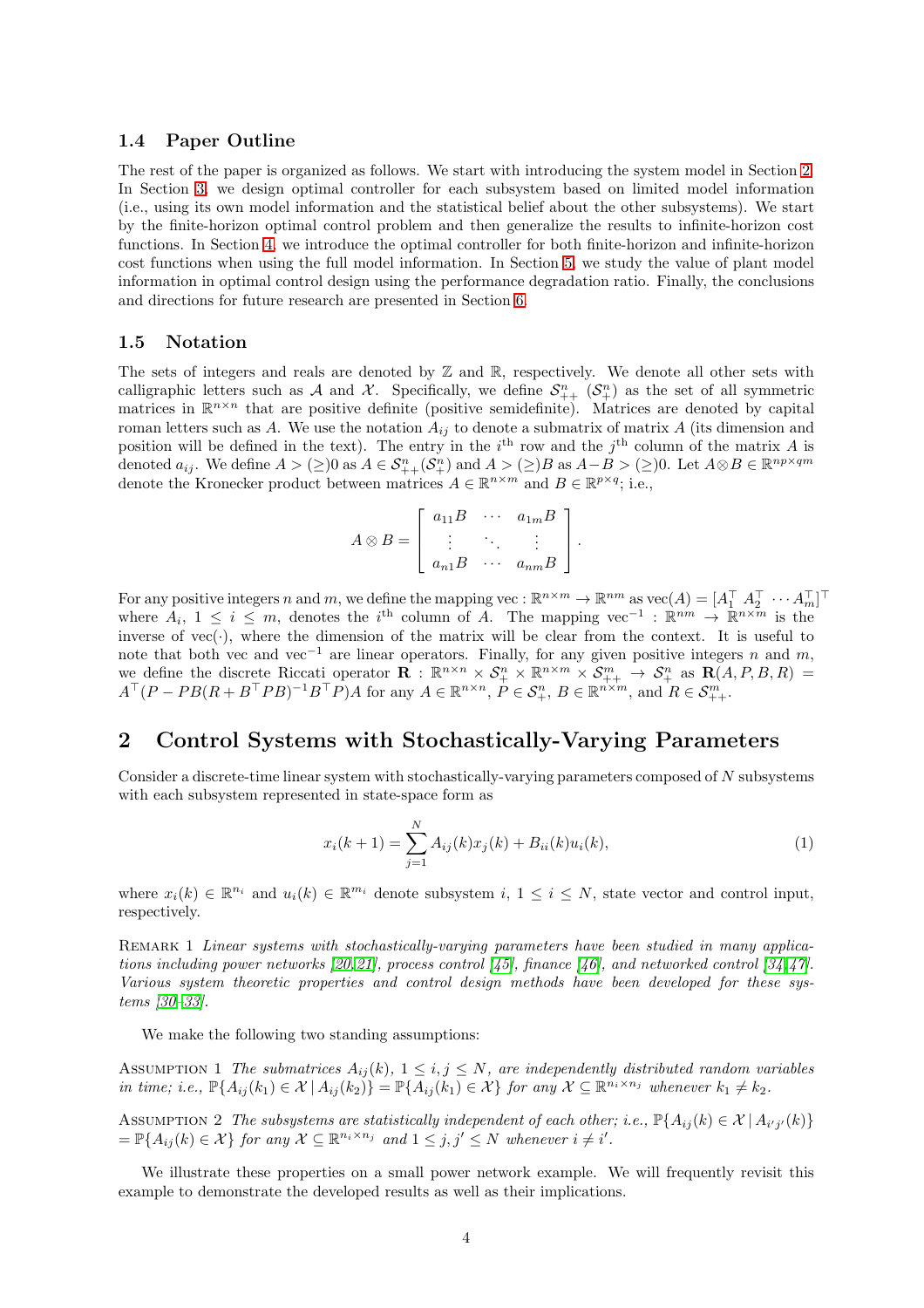

<span id="page-4-0"></span>Figure 1: Schematic diagram of the power network in Example [1.](#page-16-1)

EXAMPLE [1](#page-4-0) Let us consider the power network composed of two generators shown in Figure 1 from  $(48, 80)$ pp. 64–65], see also [\[18\]](#page-20-2). We can model this power network as

$$
\dot{\delta}_1(t) = \omega_1(t),
$$
  
\n
$$
\dot{\omega}_1(t) = \frac{1}{M_1} \Big[ P_1(t) - c_{12}^{-1} \sin(\delta_1(t) - \delta_2(t)) - c_1^{-1} \sin(\delta_1(t)) - D_1 \omega_1(t) \Big],
$$
  
\n
$$
\dot{\delta}_2(t) = \omega_2(t),
$$
  
\n
$$
\dot{\omega}_2(t) = \frac{1}{M_2} \Big[ P_2(t) - c_{12}^{-1} \sin(\delta_2(t) - \delta_1(t)) - c_2^{-1} \sin(\delta_2(t)) - D_2 \omega_2(t) \Big],
$$

where  $\delta_i(t)$ ,  $\omega_i(t)$ , and  $P_i(t)$  are, respectively, the phase angle of the terminal voltage of generator i, its rotation frequency, and its input mechanical power. We assume that  $P_1(t) = 1.6 + v_1(t)$  and  $P_2(t) =$  $1.2 + v_2(t)$ , where  $v_1(t)$  and  $v_2(t)$  are the continuous-time control inputs of this system. The power network parameters can be found in Table [1](#page-5-2) (see [\[18,](#page-20-2) [48\]](#page-22-0) and references therein for a discussion on these parameters). Now, we can find the equilibrium point  $(\delta_1^*, \delta_2^*)$  of this system and linearize it around this equilibrium. Let us discretize the linearized system by applying Euler's constant step scheme with sampling time  $\Delta T = 300$  ms, which results in

$$
\begin{bmatrix}\n\Delta\delta_{1}(k+1) \\
\Delta\omega_{1}(k+1) \\
\Delta\delta_{2}(k+1) \\
\Delta\omega_{2}(k+1)\n\end{bmatrix} = \begin{bmatrix}\n1 & \Delta T & 0 & 0 \\
\xi_{1} & 1 - \frac{\Delta T D_{1}}{M_{1}} & \frac{\Delta T \cos(\delta_{1}^{*} - \delta_{2}^{*})}{c_{12}M_{1}} & 0 \\
0 & 0 & 1 & \Delta T \\
\frac{\Delta T \cos(\delta_{2}^{*} - \delta_{1}^{*})}{c_{12}M_{2}} & 0 & \xi_{2} & 1 - \frac{\Delta T D_{2}}{M_{2}}\n\end{bmatrix} \begin{bmatrix}\n\Delta\delta_{1}(k) \\
\Delta\omega_{1}(k) \\
\Delta\delta_{2}(k) \\
\Delta\omega_{2}(k)\n\end{bmatrix} + \begin{bmatrix}\n0 \\
u_{1}(k) \\
0 \\
u_{2}(k)\n\end{bmatrix},
$$

with  $\xi_1 = -\Delta T (c_{12}^{-1} \cos(\delta_1^* - \delta_2^*) + c_1^{-1} \cos(\delta_1^*))/M_1$  and  $\xi_2 = -\Delta T (c_{12}^{-1} \cos(\delta_2^* - \delta_1^*) + c_2^{-1} \cos(\delta_2^*))/M_2$ , where  $\Delta\delta_1(k)$ ,  $\Delta\delta_2(k)$ ,  $\Delta\omega_1(k)$ , and  $\Delta\omega_2(k)$  denote the deviation of  $\delta_1(t)$ ,  $\delta_2(t)$ ,  $\omega_1(t)$ , and  $\omega_2(t)$  from their equilibrium points at time instances  $t = k\Delta T$ . Additionally, let the actuators be equipped with a zero order hold unit which corresponds to  $v_i(t) = u_i(k)$  for all  $k\Delta T \le t < (k+1)\Delta T$ . Let us assume that we have connected impedance loads to each generator locally, such that the parameters  $c_1$  and  $c_2$  vary stochastically over time according to the load profiles. Furthermore, assume that each generator changes its input mechanical power according to these local load variations (to meet their demand and avoid power shortage). Doing so, we would not change the equilibrium point  $(\delta_1^*, \delta_2^*)$ . For this setup, we can model the system as a discrete-time linear system with stochastically-varying parameters

$$
x(k+1) = A(k)x(k) + Bu(k),
$$

where

$$
x(k) = \begin{bmatrix} \Delta \delta_1(k) \\ \Delta \omega_1(k) \\ \Delta \delta_2(k) \\ \Delta \omega_2(k) \end{bmatrix}, \qquad u(k) = \begin{bmatrix} u_1(k) \\ u_2(k) \end{bmatrix}, \qquad B = \begin{bmatrix} 0 & 0 \\ 1 & 0 \\ 0 & 0 \\ 0 & 1 \end{bmatrix},
$$

and

$$
A(k) = \begin{bmatrix} 1.0000 & 0.3000 & 0 & 0 \\ -45.6923 - 6.9297\alpha_1(k) & 0.9250 & 29.3953 & 0 \\ 0 & 0 & 1.0000 & 0.3000 \\ 23.5163 & 0 & -37.3757 - 8.1485\alpha_2(k) & 0.9400 \end{bmatrix},
$$

where  $\alpha_i(k)$ ,  $i = 1, 2$ , denotes the deviation of the admittance  $c_i^{-1}$  from its nominal value in Table [1.](#page-5-2) Let us assume that  $\alpha_1(k)$  and  $\alpha_2(k)$  are independently and identically distributed random variables in time with  $\alpha_1(k) \sim \mathcal{N}(0, 0.1)$  and  $\alpha_2(k) \sim \mathcal{N}(0, 0.3)$ . Note that in this example,  $\alpha_i(k)$  is a stochasticallyvarying parameter of subsystem i describing the dynamics of the local power consumption. It only appears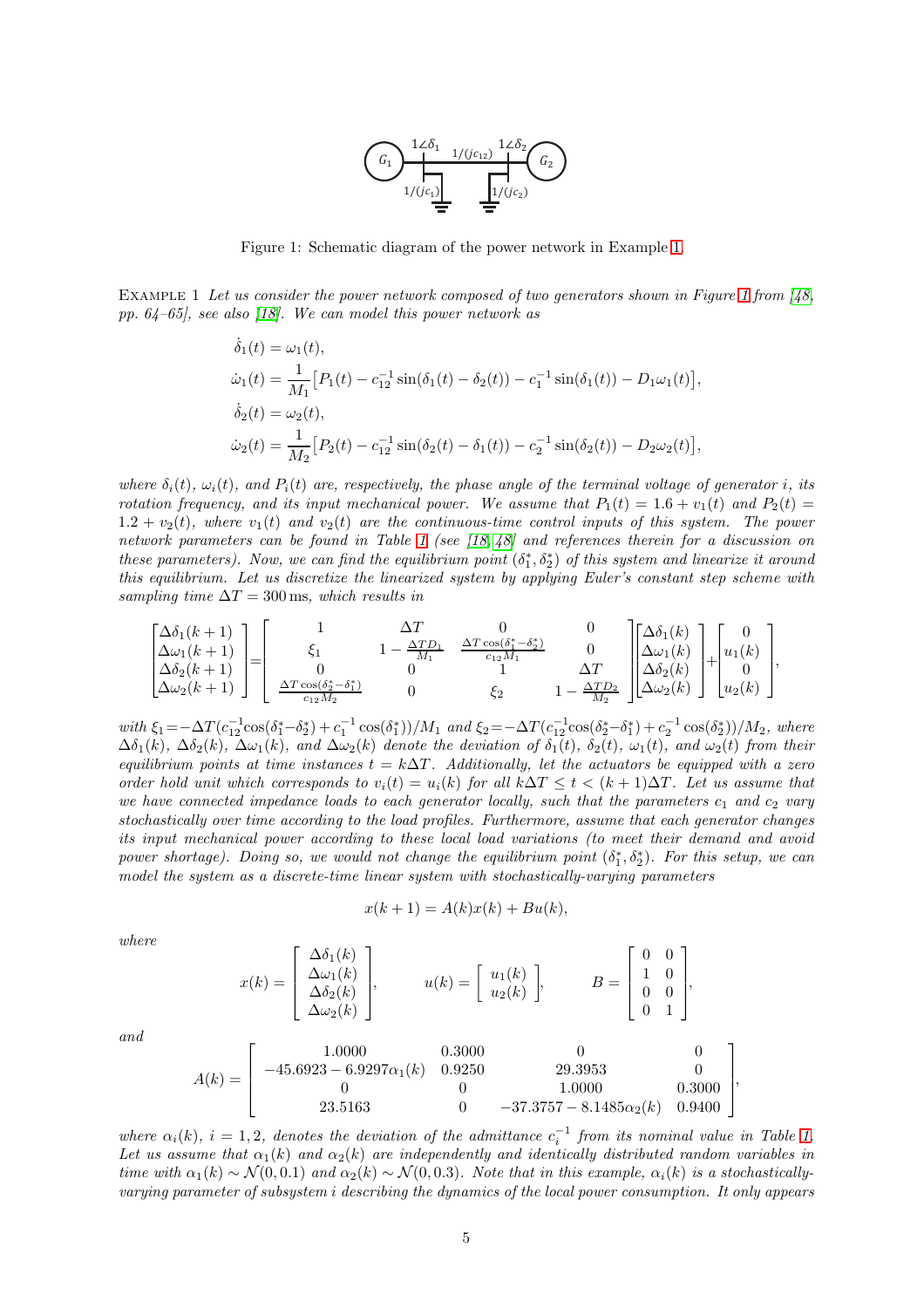<span id="page-5-2"></span>Table 1: Nominal values of power system parameters in Example [1.](#page-16-1)

| Parameters             | IVI                                            | Mэ |  | Cэ |                                            |  |
|------------------------|------------------------------------------------|----|--|----|--------------------------------------------|--|
| Nominal Value $(p.u.)$ | $2.6 \times 10^{-2}$ $3.2 \times 10^{-2}$ 0.40 |    |  |    | $0.50 \quad 0.50 \quad 6.4 \times 10^{-3}$ |  |

in the model of subsystem i; i.e., in  $\{A_{ij}(k)|1 \leq j \leq N\}$ . In the rest of the paper when discussing this example and for designing controller i, we assume that we only have access to the exact realization of  $\alpha_i(k)$  in addition to the statistics of the other subsystem. This is motivated by the fact that the controller of the other generator might not have access to this model information.  $\triangleright$ 

We define the concatenated system from [\(1\)](#page-3-1) as

<span id="page-5-3"></span>
$$
x(k+1) = A(k)x(k) + B(k)u(k),
$$
\n(2)

where  $x(k) = [x_1(k)^\top \cdots x_N(k)^\top]^\top \in \mathbb{R}^n$  and  $u(k) = [u_1(k)^\top \cdots u_N(k)^\top]^\top \in \mathbb{R}^m$ , with  $n = \sum_{i=1}^N n_i$ and  $m = \sum_{i=1}^{N} m_i$ . Let  $x_0 = x(0)$ . We also use the notations  $\overline{A}_{ij}(k) = \mathbb{E}\{A_{ij}(k)\},\ \overline{A}_{ij}(k) = A_{ij}(k)$  $\bar{A}_{ij}(k)$ ,  $\bar{A}(k) = \mathbb{E}{A(k)}$ , and  $\tilde{A}(k) = A(k) - \bar{A}(k)$ . Furthermore, for all  $1 \leq i \leq N$ , we introduce the notations

$$
B_i(k) = \begin{bmatrix} 0_{(\sum_{j=1}^{i-1} n_j) \times m_i} \\ B_{ii}(k) \\ 0_{(\sum_{j=i+1}^N n_j) \times m_i} \end{bmatrix}, \quad \tilde{A}_i(k) = \begin{bmatrix} 0_{(\sum_{j=1}^{i-1} n_j) \times n_1} & \cdots & 0_{(\sum_{j=1}^{i-1} n_j) \times n_N} \\ \tilde{A}_{i1}(k) & \cdots & \tilde{A}_{iN}(k) \\ 0_{(\sum_{j=i+1}^N n_j) \times n_1} & \cdots & 0_{(\sum_{j=i+1}^N n_j) \times n_N} \end{bmatrix}.
$$

Now, we are ready to calculate the optimal controller under model information constraints.

### <span id="page-5-1"></span>3 Optimal Control Design with Limited Model Information

In this section, we study the finite-horizon and infinite-horizon optimal control design using exact local model information and statistical beliefs about other subsystems. We consider state-feedback control laws  $u_i(k) = F_i(x(0), \ldots, x(k))$  where in the design of  $F_i$  only limited model information is available about the overall system [\(2\)](#page-5-3). We formalize the notion of what model information is available in the design of controller i,  $1 \le i \le N$ , through the following definition.

<span id="page-5-4"></span>DEFINITION 1 The design of controller i,  $1 \leq i \leq N$ , has limited model information if (a) the exact local realizations  $\{A_{ij}(k) \mid 1 \leq j \leq N, \forall k\}$  are available together with (b) the first- and the second-order moments of the system parameters (i.e.,  $\mathbb{E}\{A(k)\}\$  and  $\mathbb{E}\{\tilde{A}(k)\otimes\tilde{A}(k)\}\$  for all k).

REMARK 2 Note that the assumption that the exact realizations  $\{A_{ij}(k) | 1 \leq j \leq N\}$  are available to designer of controller i (and not the rest of the submatrices) is reasonable in the context of interconnected systems where the coupling strengths are known (stochastically-varying or not) and the uncertainties are arising in each subsystem independently. For instance, such systems occur naturally when studying power network control since the power grid, which determines the coupling strengths between the generators and the consumers, is typically accurately modeled, however, the loads and the generators are stochastically varying and uncertain. A direction for future research could be to consider the case where also the coupling strengths are uncertain.

### 3.1 Finite-Horizon Cost Function

In the finite-horizon optimal control design problem, for a fixed  $T > 0$ , we minimize the cost function

<span id="page-5-5"></span>
$$
J_T(x_0, \{u(k)\}_{k=0}^{T-1}) = \mathbb{E}\bigg\{x(T)^{\top}Q(T)x(T) + \sum_{k=0}^{T-1} \left(x(k)^{\top}Q(k)x(k) + \sum_{j=1}^{N} u_j(k)^{\top}R_{jj}(k)u_j(k)\right)\bigg\},\qquad(3)
$$

<span id="page-5-0"></span>subject to the system dynamics in [\(2\)](#page-5-3) and the model information constraints in Definition [1.](#page-5-4) In [\(3\)](#page-5-5), we assume that  $Q(k) \in S_+^n$  for all  $0 \leq k \leq T$  and  $R(k) = \text{diag}(R_{11}(k), \ldots, R_{NN}(k)) \in S_{++}^m$  for all  $0 \leq k \leq T-1$ . The following theorem presents the solution of the finite-horizon optimal control problem.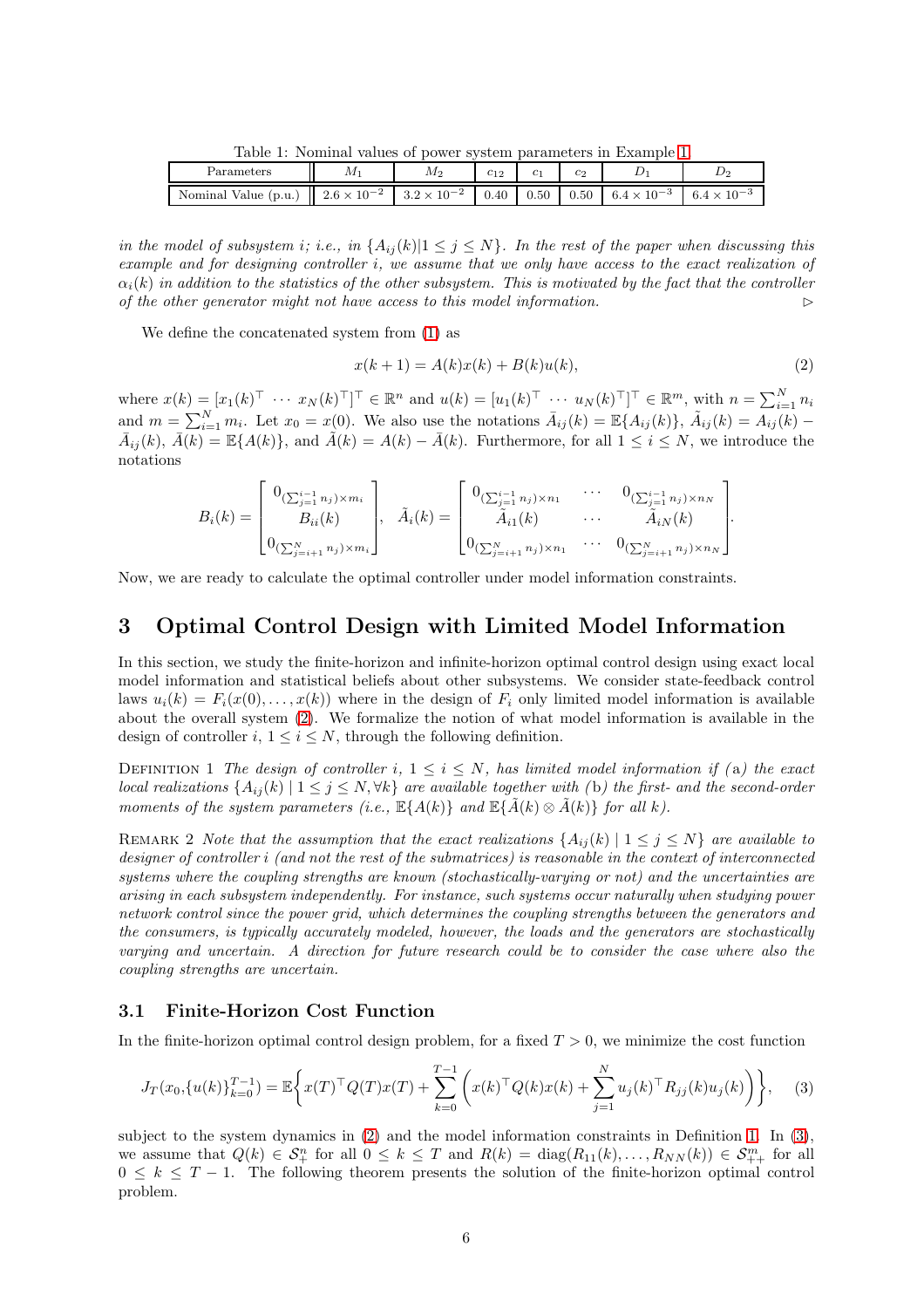Theorem 1 The solution of the finite-horizon optimal control design problem with limited model information is given by

$$
u(k) = -(R(k) + B(k)^{\top} P(k+1)B(k))^{-1} B(k)^{\top} P(k+1) \bar{A}(k)x(k)
$$
  
 
$$
- \begin{bmatrix} (R_{11}(k) + B_1(k)^{\top} P(k+1)B_1(k))^{-1} B_1(k)^{\top} P(k+1) \tilde{A}_1(k) \\ \vdots \\ (R_{NN}(k) + B_N(k)^{\top} P(k+1)B_N(k))^{-1} B_N(k)^{\top} P(k+1) \tilde{A}_N(k) \end{bmatrix} x(k),
$$
 (4)

<span id="page-6-3"></span><span id="page-6-0"></span>where the sequence of matrices  $\{P(k)\}_{k=0}^{T}$  can be calculated using the backward difference equation

$$
P(k) = Q(k) + \mathbf{R}(\bar{A}(k), P(k+1), B(k), R) + \sum_{i=1}^{N} \mathbb{E} \left\{ \mathbf{R}(\tilde{A}_i(k), P(k+1), B_i(k), R_{ii}) \right\},
$$
 (5)

with the boundary condition  $P(T) = Q(T)$ . Furthermore,  $\inf_{\{u(k)\}_{k=0}^{T-1}} J_T(x_0, \{u(k)\}_{k=0}^{T-1}) = x_0^{\top} P(0)x_0$ .

<span id="page-6-2"></span>**Proof:** We solve the finite-horizon optimal control problem using dynamic programming

$$
V_k(x(k)) = \inf_{u(k)} \mathbb{E}\bigg\{x(k)^{\top}Q(k)x(k) + u(k)^{\top}R(k)u(k) + V_{k+1}(A(k)x(k) + B(k)u(k))|x(k)\bigg\},\qquad(6)
$$

where  $V_T(x(T)) = x(T)^T Q(T)x(T)$ . The proof strategy is to (a) show  $V_k(x(k)) = x(k)^T P(k)x(k)$ for all k using backward induction, (b) find a lower bound for  $\mathbb{E}\{x(k)^{\top}Q(k)x(k) + u(k)^{\top}R(k)u(k)\}$  $+ V_{k+1}(A(k)x(k) + B(k)u(k)) |x(k)\}\$  which is attained by  $u(k)$  in [\(4\)](#page-6-0), and (c) using optimal controller calculate a recursive equation for  $P(k)$ ,  $0 \le k \le T$ , starting from  $P(T) = Q(T)$ . Note that because of Definition [1,](#page-5-4) in each step of the dynamic programming, the infimum is taken over the set of all control signals  $u(k)$  of the form

<span id="page-6-1"></span>
$$
\begin{bmatrix}\nu_1(k) \\
\vdots \\
u_N(k)\n\end{bmatrix} = \begin{bmatrix}\n\psi_1(A_{11}(k), \dots, A_{1N}(k); x(0), \dots, x(k)) \\
\vdots \\
\psi_N(A_{N1}(k), \dots, A_{NN}(k); x(0), \dots, x(k))\n\end{bmatrix},
$$
\n(7)

where  $\psi_i : \mathbb{R}^{n_i \times n_1} \times \cdots \times \mathbb{R}^{n_i \times n_N} \times \mathbb{R}^n \to \mathbb{R}^{m_i}$ ,  $1 \leq i \leq N$ , can be any mapping (i.e., it is not necessarily a linear mapping, a smooth one, etc). Let us assume, for all k, that  $V_k(x(k)) = x(k)^T P(k)x(k)$  where  $P(k) \in \mathcal{S}_{+}^{n}$ . This is without loss of generality since  $V_T(x(T)) = x(T)^{\top} Q(T) x(T)$  is a quadratic function of the state vector  $x(T)$  and using dynamic programming,  $V_k(x(k))$  remains a quadratic function of  $x(k)$ if  $V_{k+1}(x(k+1))$  is a quadratic function of  $x(k+1)$  and  $u(k)$  is a linear function of  $x(k)$ . This can be easily proved using mathematical induction. For the control input of the form in [\(7\)](#page-6-1), we define

$$
\bar{G}(k) = \begin{bmatrix} \mathbb{E}\left\{\psi_1(A_{11}(k),\ldots,A_{1N}(k);x(0),\cdots,x(k))|x(k)\right\} \\ \vdots \\ \mathbb{E}\left\{\psi_N(A_{N1}(k),\ldots,A_{NN}(k);x(0),\cdots,x(k))|x(k)\right\} \end{bmatrix} - \bar{K}(k)x(k),
$$

and

$$
\tilde{g}_i(k) = \psi_i(A_{i1}(k), \dots, A_{iN}(k); x(0), \dots, x(k)) \n- \mathbb{E}\{\psi_i(A_{i1}(k), \dots, A_{iN}(k); x(0), \dots, x(k)) | x(k)\} - \tilde{K}_i(k)x(k),
$$

where  $\bar{K}(k) = -(R(k) + B(k)^{\top} P(k+1)B(k))^{-1} B(k)^{\top} P(k+1) \bar{A}(k)$  and  $\tilde{K}_i(k) = -(R_{ii}(k) + B_i(k)^{\top} P(k+1))$  $(1)B_i(k)^{-1}B_i(k)^{\dagger}P(k+1)\tilde{A}_i(k)$  are the gains in [\(4\)](#page-6-0). By definition, we have  $\mathbb{E}\{\tilde{g}_i(k)|x(k)\}=0$ . Furthermore, let us define the notation

$$
C_i = \begin{bmatrix} 0_{(\sum_{j=1}^{i-1} m_j) \times m_i} \\ I \\ 0_{(\sum_{j=i+1}^{N} m_j) \times m_i} \end{bmatrix},
$$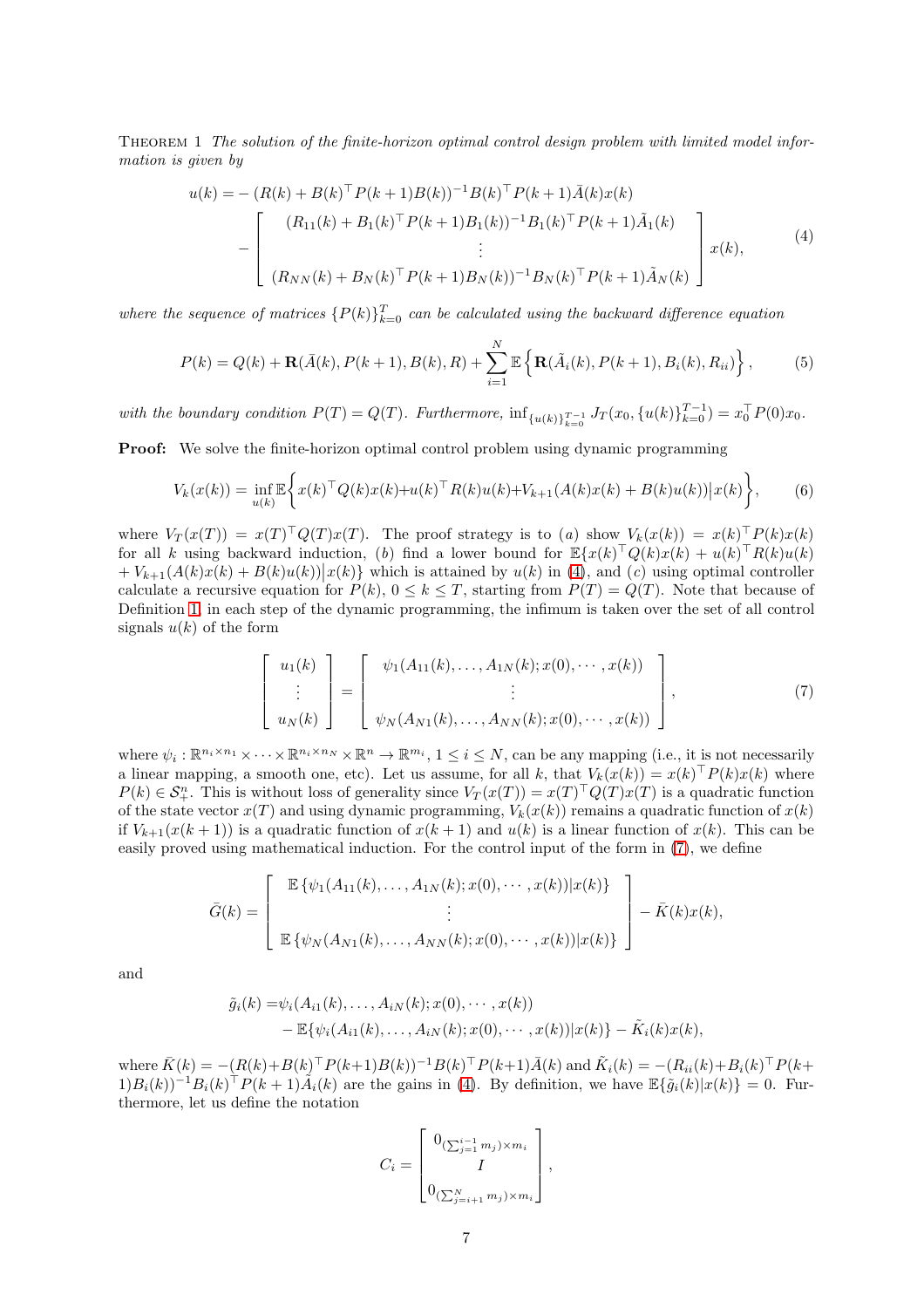for all  $1 \leq i \leq N$ . Evidently, we have

$$
\begin{bmatrix}\n\psi_1(A_{11}(k),...,A_{1N}(k);x(0),...,x(k)) \\
\vdots \\
\psi_N(A_{N1}(k),...,A_{NN}(k);x(0),...,x(k))\n\end{bmatrix} = \bar{G}(k) + \begin{bmatrix}\n\tilde{g}_1(k) \\
\vdots \\
\tilde{g}_N(k)\n\end{bmatrix} + \bar{K}(k)x(k) + \begin{bmatrix}\n\tilde{K}_1(k)x(k) \\
\vdots \\
\tilde{K}_N(k)x(k)\n\end{bmatrix}
$$
\n
$$
= \bar{G}(k) + \bar{K}(k)x(k) + \sum_{i=1}^N C_i \tilde{g}_i(k) + \sum_{i=1}^N C_i \tilde{K}_i(k)x(k).
$$

By rearranging the terms, we can easily show that

<span id="page-7-0"></span>
$$
\mathbb{E}\left\{u(k)^{\top}R(k)u(k)\Big|x(k)\right\} = \mathbb{E}\left\{(\bar{K}(k)x(k) + \bar{G}(k))^{\top}R(k)(\bar{K}(k)x(k) + \bar{G}(k)) + (\bar{K}(k)x(k) + \bar{G}(k))^{\top}R(k)\left(\sum_{i=1}^{N}C_{i}(\tilde{g}_{i}(k) + \tilde{K}_{i}(k)x(k))\right) + \left(\sum_{i=1}^{N}C_{i}(\tilde{g}_{i}(k) + \tilde{K}_{i}(k)x(k))\right)^{\top}R(k)(\bar{K}(k)x(k) + \bar{G}(k)) + \sum_{i=1}^{N}\sum_{j=1}^{N}(\tilde{g}_{i}(k) + \tilde{K}_{i}(k)x(k))^{\top}C_{i}^{\top}R(k)C_{j}(\tilde{g}_{j}(k) + \tilde{K}_{j}(k)x(k))|x(k)\right\}
$$
\n
$$
= (\bar{K}(k)x(k) + \bar{G}(k))^{\top}R(k)(\bar{K}(k)x(k) + \bar{G}(k)) + \sum_{i=1}^{N}\mathbb{E}\left\{(\tilde{g}_{i}(k) + \tilde{K}_{i}(k)x(k))^{\top}R_{ii}(k)(\tilde{g}_{i}(k) + \tilde{K}_{i}(k)x(k))|x(k)\right\},\
$$
\n(8)

where the second equality holds due to that  $\mathbb{E}\{\tilde{g}_i(k) + \tilde{K}_i(k)x(k)|x(k)\} = 0$  and  $C_i^{\top}RC_j = R_{ij}$  (while recalling that  $R_{ij} = 0$  if  $i \neq j$ . Following the same line of reasoning, we show that

$$
\mathbb{E}\{(A(k)x(k) + B(k)u(k))^\top P(k+1)(A(k)x(k) + B(k)u(k))|x(k)\}\n= \mathbb{E}\Big\{\left(\bar{A}(k)x(k) + \bar{B}(k)(\bar{K}(k)x(k) + \bar{G}(k))\right)^\top P(k+1)\left(\bar{A}(k)x(k) + \bar{B}(k)(\bar{K}(k)x(k) + \bar{G}(k))\right) \\
+ \left(\bar{A}(k)x(k) + \bar{B}(k)(\bar{K}(k)x(k) + \bar{G}(k))\right)^\top P(k+1)\left(\sum_{i=1}^N \tilde{A}_i(k)x(k) + \bar{B}_i(k)(\tilde{g}_i(k) + \tilde{K}_i(k)x(k))\right) \\
+ \left(\sum_{i=1}^N \tilde{A}_i(k)x(k) + \bar{B}_i(k)(\tilde{g}_i(k) + \tilde{K}_i(k)x(k))\right)^\top P(k+1)\left(\bar{A}(k)x(k) + \bar{B}(k)(\bar{K}(k)x(k) + \bar{G}(k))\right) \\
+ \sum_{i=1}^N \sum_{j=1}^N \left(\tilde{A}_i(k)x(k) + \bar{B}_i(k)(\tilde{g}_i(k) + \tilde{K}_i(k)x(k))\right)^\top P(k+1)\left(\tilde{A}_j(k)x(k) + \bar{B}_j(k)(\tilde{g}_j(k) + \tilde{K}_j(k)x(k))\right)|x(k)\Big\},
$$

where the equality follows from

$$
A(k)x(k) + B(k)u(k) = \bar{A}(k)x(k) + B(k)(\bar{K}(k)x(k) + \bar{G}(k))
$$
  
+ 
$$
\sum_{i=1}^{N} \tilde{A}_i(k)x(k) + B_i(k)(\tilde{g}_i(k) + \tilde{K}_i(k)x(k)).
$$

Therefore, we get

<span id="page-7-1"></span>
$$
\mathbb{E}\{(A(k)x(k) + B(k)u(k))^\top P(k+1)(A(k)x(k) + B(k)u(k))|x(k)\}\n= (\bar{A}(k)x(k) + B(k)(\bar{K}(k)x(k) + \bar{G}(k)))^\top P(k+1) (\bar{A}(k)x(k) + B(k)(\bar{K}(k)x(k) + \bar{G}(k)))\n+ \sum_{i=1}^N \mathbb{E}\{(\tilde{A}_i(k)x(k) + B_i(k)(\tilde{g}_i(k) + \tilde{K}_i(k)x(k)))^\top P(k+1)(\tilde{A}_i(k)x(k) + B_i(k)(\tilde{g}_i(k) + \tilde{K}_i(k)x(k)))\}|x(k)\},
$$
\n(9)

because  $\tilde{A}_i(k)x(k) + B_i(k)(\tilde{g}_i(k) + \tilde{K}_i(k)x(k))$  and  $\tilde{A}_j(k)x(k) + B_j(k)(\tilde{g}_j(k) + \tilde{K}_j(k)x(k))$  are independent random variables for  $i \neq j$  (see Assumption [1](#page-3-2) and Definition [1\)](#page-5-4) and  $\mathbb{E} \{ \tilde{A}_i(k)x(k) + B_i(k)(\tilde{g}_i(k) +$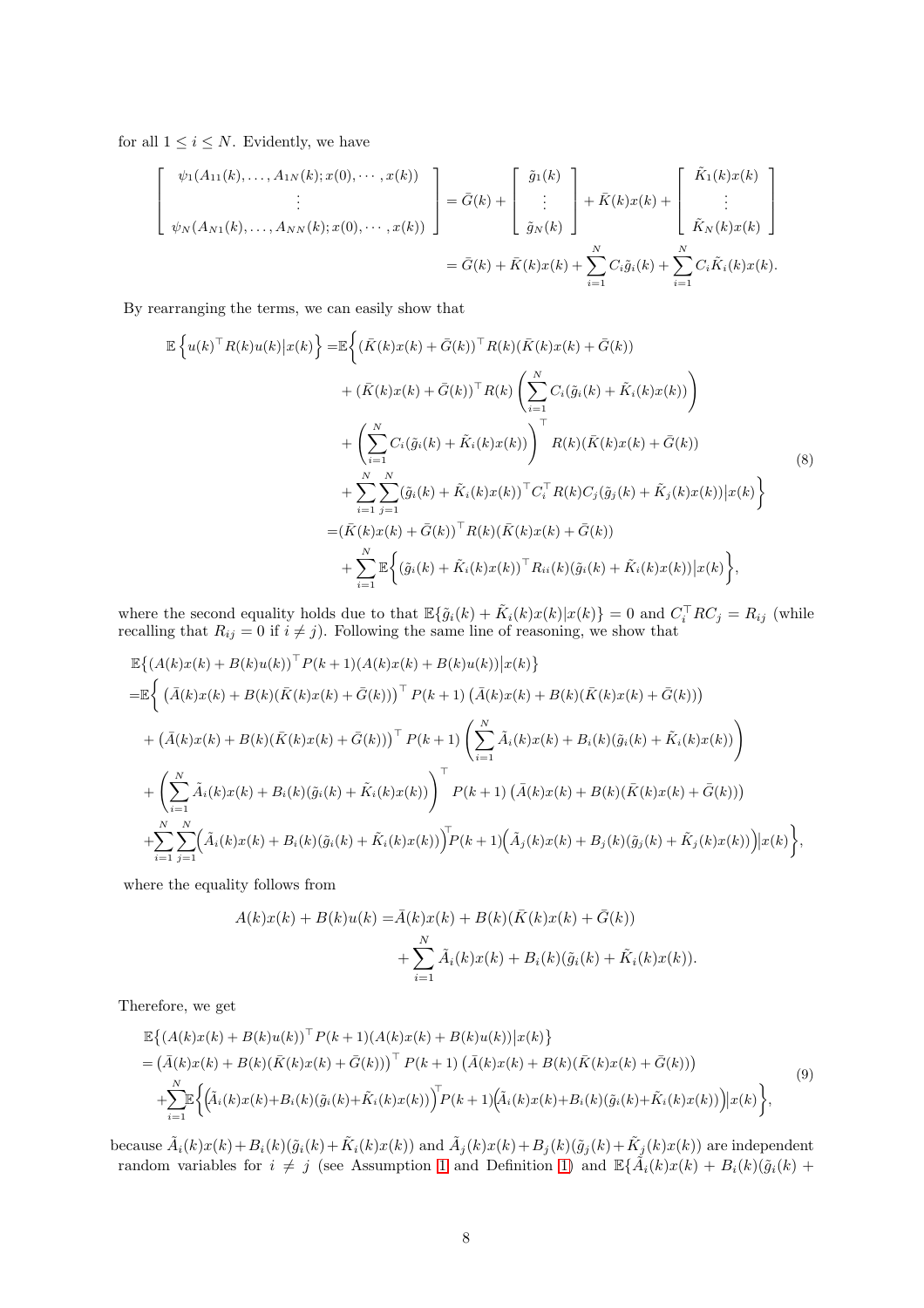$\tilde{K}_i(k)x(k)|x(k)\}=0$  for all  $1\leq i\leq N$ . Now, note that

<span id="page-8-0"></span>
$$
(\bar{A}(k)x(k) + B(k)(\bar{K}(k)x(k) + \bar{G}(k)))^{\top} P(k+1) (\bar{A}(k)x(k) + B(k)(\bar{K}(k)x(k) + \bar{G}(k)))+ (\bar{K}(k)x(k) + \bar{G}(k))^{\top} R(k)(\bar{K}(k)x(k) + \bar{G}(k))= x(k)^{\top} \bar{K}(k)^{\top} R(k) \bar{K}(k)x(k) + x(k)^{\top} (\bar{A}(k) + B(k)\bar{K}(k))^{\top} P(k+1)(\bar{A}(k) + B(k)\bar{K}(k))x(k)+ \bar{G}(k)^{\top} (B(k)^{\top} P(k+1)(\bar{A}(k) + B(k)\bar{K}(k)) + R(k)\bar{K}(k)) x(k)+ x(k)^{\top} (B(k)^{\top} P(k+1)(\bar{A}(k) + B(k)\bar{K}(k)) + R(k)\bar{K}(k))^{\top} \bar{G}(k)+ \bar{G}(k)^{\top} R(k)\bar{G}(k) + \bar{G}(k)^{\top} B(k)^{\top} P(k+1)B(k)\bar{G}(k)= x(k)^{\top} \bar{K}(k)^{\top} R(k) \bar{K}(k)x(k) + x(k)^{\top} (\bar{A}(k) + B(k)\bar{K}(k))^{\top} P(k+1)(\bar{A}(k) + B(k)\bar{K}(k))x(k)+ \bar{G}(k)^{\top} R(k)\bar{G}(k) + \bar{G}(k)^{\top} B(k)^{\top} P(k+1)B(k)\bar{G}(k)\ge x(k)^{\top} \bar{K}(k)^{\top} R(k) \bar{K}(k)x(k) + x(k)^{\top} (\bar{A}(k) + B(k)\bar{K}(k))^{\top} P(k+1)(\bar{A}(k) + B(k)\bar{K}(k))x(k),
$$
\n(10)

where the second equality follows from that  $B(k)^\top P(k+1)(\bar{A}(k) + B(k)\bar{K}(k)) + R(k)\bar{K}(k) = 0$  using the definition of  $\bar{K}(k)$  and the inequality holds due to that  $\bar{G}(k)^\top (R(k) + B(k)^\top P(k+1)B(k))\bar{G}(k) \geq 0$ for any  $\bar{G}(k) \in \mathbb{R}^m$  since  $R(k) + B(k)^\dagger P(k+1)B(k)$  is a positive-definite matrix. Similarly, for each  $1 \leq i \leq N$ , we conclude that

<span id="page-8-1"></span>
$$
\mathbb{E}\Big\{ (\tilde{g}_{i}(k) + \tilde{K}_{i}(k)x(k))^{\top} R_{ii}(k)(\tilde{g}_{i}(k) + \tilde{K}_{i}(k)x(k)) + (\tilde{A}_{i}(k)x(k) + B_{i}(k)(\tilde{g}_{i}(k) + \tilde{K}_{i}(k)x(k))) \Big\}^{\top} P(k+1) (\tilde{A}_{i}(k)x(k) + B_{i}(k)(\tilde{g}_{i}(k) + \tilde{K}_{i}(k)x(k))) \Big| x(k) \Big\}
$$
\n
$$
= \mathbb{E}\Big\{ \tilde{g}_{i}(k)^{\top} R_{ii}(k)\tilde{g}_{i}(k) + x(k)^{\top} \tilde{K}_{i}(k)^{\top} R_{ii}(k)\tilde{K}_{i}(k)x(k) + \tilde{g}_{i}(k)^{\top} B_{i}(k)^{\top} P(k+1)B_{i}(k)\tilde{g}_{i}(k) + \tilde{g}_{i}(k)^{\top} \Big( B_{i}(k)^{\top} P(k+1)(\tilde{A}_{i}(k) + B_{i}(k)\tilde{K}_{i}(k)) + R_{ii}(k)\tilde{K}_{i}(k) \Big) x(k) + x(k)^{\top} (\tilde{B}_{i}(k)^{\top} P(k+1)(\tilde{A}_{i}(k) + B_{i}(k)\tilde{K}_{i}(k)) + R_{ii}(k)\tilde{K}_{i}(k)) \Big\}^{\top} \tilde{g}_{i}(k) + x(k)^{\top} (\tilde{A}_{i}(k) + B_{i}(k)\tilde{K}_{i}(k))^{\top} P(k+1)(\tilde{A}_{i}(k) + B_{i}(k)\tilde{K}_{i}(k))x(k) |x(k) \Big\}
$$
\n
$$
\geq \mathbb{E}\Big\{ x(k)^{\top} \tilde{K}_{i}(k)^{\top} R_{ii}(k) \tilde{K}_{i}(k)x(k) + x(k)^{\top} (\tilde{A}_{i}(k) + B_{i}(k)\tilde{K}_{i}(k)) \Big\}^{\top} P(k+1)(\tilde{A}_{i}(k) + B_{i}(k)\tilde{K}_{i}(k))x(k) |x(k) \Big\}.
$$
\n(11)

Combining identities  $(8)-(9)$  $(8)-(9)$  with inequalities  $(10)-(11)$  $(10)-(11)$  results in

$$
\mathbb{E}\Big\{x(k)^{\top}Q(k)x(k)+u(k)^{\top}R(k)u(k)+(A(k)x(k)+B(k)u(k))^{\top}P(k+1)(A(k)x(k)+B(k)u(k))|x(k)\Big\}\geq x(k)^{\top}Q(k)x(k)+x(k)^{\top}(\bar{K}(k)^{\top}R(k)\bar{K}(k)+(\bar{A}(k)+B(k)\bar{K}(k))^{\top}P(k+1)(\bar{A}(k)+B(k)\bar{K}(k)))x(k)+\sum_{i=1}^{N}\mathbb{E}\Big\{x(k)^{\top}(\tilde{K}_{i}(k)^{\top}R_{ii}(k)\tilde{K}_{i}(k)+(\tilde{A}_{i}(k)+B_{i}(k)\tilde{K}_{i}(k))^{\top}B_{i}(k)^{\top}P(k+1)(\tilde{A}_{i}(k)+B_{i}(k)\tilde{K}_{i}(k)))x(k)|x(k)\Big\}=\mathbb{E}\Big\{x(k)^{\top}Q(k)x(k)+u^{*}(k)^{\top}R(k)u^{*}(k)+(A(k)x(k)+B(k)u^{*}(k))^{\top}P(k+1)(A(k)x(k)+B(k)u^{*}(k))|x(k)\Big\},where
$$

 $\overline{v}$ 

$$
u^*(k) = \bar{K}(k)x(k) + \sum_{i=1}^{N} C_i \tilde{K}_i(k)x(k).
$$

This inequality proves that  $u^*(k)$  is the solution of [\(6\)](#page-6-2) since any other controller results in a larger or equal cost. By substituting this optimal controller inside the recursion [\(6\)](#page-6-2), we get the cost function update equation

$$
x(k)^{\top} P(k)x(k) = x(k)^{\top} Q(k)x(k)
$$
  
+  $x(k)^{\top} \{\bar{K}(k)^{\top} R(k)\bar{K}(k) + (\bar{A}(k) + B(k)\bar{K}(k))^{\top} P(k+1)(\bar{A}(k) + B(k)\bar{K}(k))\} x(k)$   
+  $\sum_{i=1}^{N} x(k)^{\top} \mathbb{E}\{\tilde{K}_i(k)^{\top} R_{ii}(k)\tilde{K}_i(k) + (\tilde{A}_i(k) + B_i(k)\tilde{K}_i(k))^{\top} P(k+1)(\tilde{A}_i(k) + B_i(k)\tilde{K}_i(k))\} x(k),$  (12)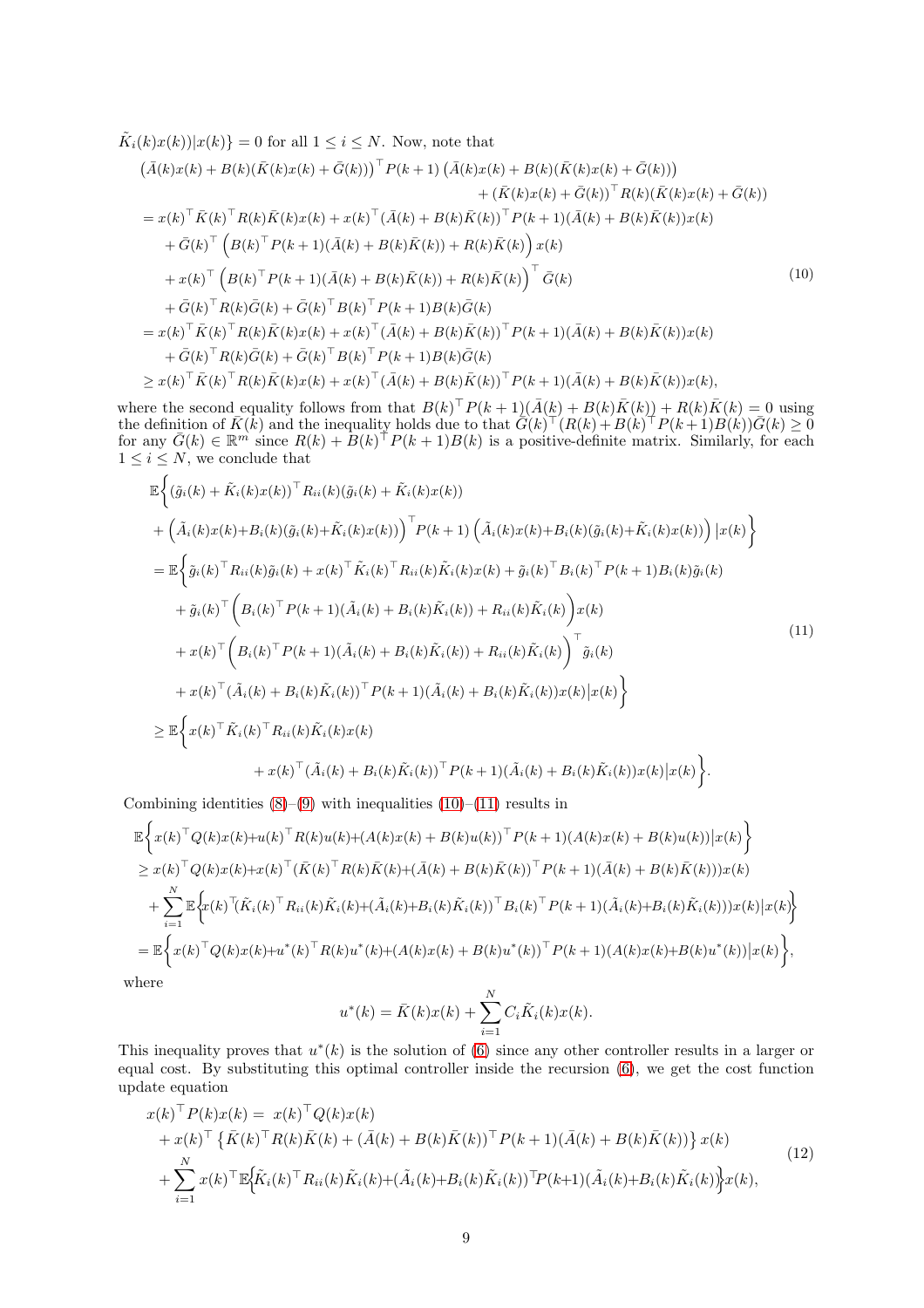<span id="page-9-0"></span>By expanding and reordering the terms, we can simplify this equation as

$$
x(k)^{\top} P(k)x(k) = x(k)^{\top} Q(k)x(k) + x(k)^{\top} \mathbf{R}(\bar{A}(k), P(k+1), B(k), R)x(k)
$$

$$
+ \sum_{i=1}^{N} x(k)^{\top} \mathbb{E} \left\{ \mathbf{R}(\tilde{A}_i(k), P(k+1), B_i(k), R_{ii}) \right\} x(k).
$$
(13)

Now, since the equality in [\(13\)](#page-9-0) is true irrespective of the value of the state vector  $x(k)$ , we get the recurrence relation in [\(5\)](#page-6-3). This concludes the proof.  $\square$ 

REMARK 3 Theorem [1](#page-5-0) shows that the optimal controller  $(4)$  is a linear state-feedback controller and that it is composed of two parts. The first part is a function of only the parameter statistics  $(i.e.,$  $E{A(k)}$  and  $E{\{\tilde{A}(k) \otimes \tilde{A}(k)\}}$  while the second part is a function of exact local model parameters (i.e.,  $\{A_{ij}(k) \mid 1 \leq j \leq N\}$  for controller i). Note that the optimal controller does not assume any specific probability distribution for the model parameters. It is worth mentioning whenever  $n \gg 1$ , for computing the optimal controller, we need to perform arithmetic operations on very large matrices (since  $\mathbb{E}\{A(k)\}\in\mathbb{R}^{n\times n}$  and  $\mathbb{E}\{\tilde{A}(k)\otimes \tilde{A}(k)\}\in\mathbb{R}^{n^2\times n^2}$ ) which might be numerically difficult (except for special cases where the statistics of the underlying system follows a specific structure or sparsity pattern).

REMARK 4 Note that the optimal controller in Theorem [1](#page-5-0) is not structured in terms of the state measurement availability, i.e., controller i accesses the full state measurement  $x(k)$ . This situation can be motivated for many applications by the rise of fast communication networks that can guarantee the availability of full state measurements in moderately large systems. However, in many scenarios, the model information is simply not available due the fact that each module is being designed separately for commercial purposes without any specific information about its future setup (except the average behavior of other components). A viable direction for future research is to optimize the cost function over the set of structured control laws.

REMARK 5 It might seem computationally difficult to calculate  $\mathbb{E}\{\tilde{A}_i(k)^\top Z\tilde{A}_i(k)\}$  for each time-step k and any given matrix Z. However, as pointed out in [\[30\]](#page-21-0), it suffices to calculate  $\mathbb{E}\{\widetilde{A}_i(k)\otimes \widetilde{A}_i(k)\}$  once, and then use the identity

$$
\mathbb{E}\{\tilde{A}_i(k)^\top Z(k)\tilde{A}_i(k)\} = vec^{-1}\left(\mathbb{E}\left\{\left(\tilde{A}_i(k) \otimes \tilde{A}_i(k)\right)^\top vec\left(Z(k)\right)\right\}\right)
$$

$$
= vec^{-1}\left(\mathbb{E}\left\{\tilde{A}_i(k) \otimes \tilde{A}_i(k)\right\}^\top vec\left(Z(k)\right)\right).
$$

#### 3.2 Infinite-Horizon Cost Function

In this subsection, we use Theorem [1](#page-5-0) to minimize the infinite-horizon performance criterion

$$
J_{\infty}(x_0, \{u(k)\}_{k=0}^{\infty}) = \lim_{T \to \infty} J_T(x_0, \{u(k)\}_{k=0}^{T-1}),
$$

<span id="page-9-1"></span>where  $Q(k) = Q \in S_{++}^n$  and  $R(k) = R \in S_{++}^m$  for all  $0 \le k \le T-1$  and  $Q(T) = 0$ . For this case, we make the following standing assumption concerning the system parameters statistics:

ASSUMPTION 3 For all time steps  $k$ , the stochastic processes generating the model parameters of the system in [\(2\)](#page-5-3) satisfy

- $\bar{A}(k) = \bar{A} \in \mathbb{R}^{n \times n}$  and  $\mathbb{E}\{A(k) \otimes A(k)\} = \Sigma \in \mathbb{R}^{n^2 \times n^2}$ ;
- $B(k) = B \in \mathbb{R}^{n \times m}$ .

These assumptions are in place to make sure that we are dealing with stationary parameter processes, as otherwise the infinite-horizon optimal control problem could lack physical meaning. We borrow the following technical definition and assumption from [\[30\]](#page-21-0). We refer interested readers to [\[30\]](#page-21-0) for numerical methods for checking this condition.

<span id="page-9-2"></span>DEFINITION 2 System [\(2\)](#page-5-3) is called mean square stabilizable if there exists a matrix  $L \in \mathbb{R}^{m \times n}$  such that the closed-loop system with controller  $u(k) = Lx(k)$  is mean square stable; i.e.,  $\lim_{k \to +\infty} \mathbb{E}\{x(k)^{\top}x(k)\} =$ 0.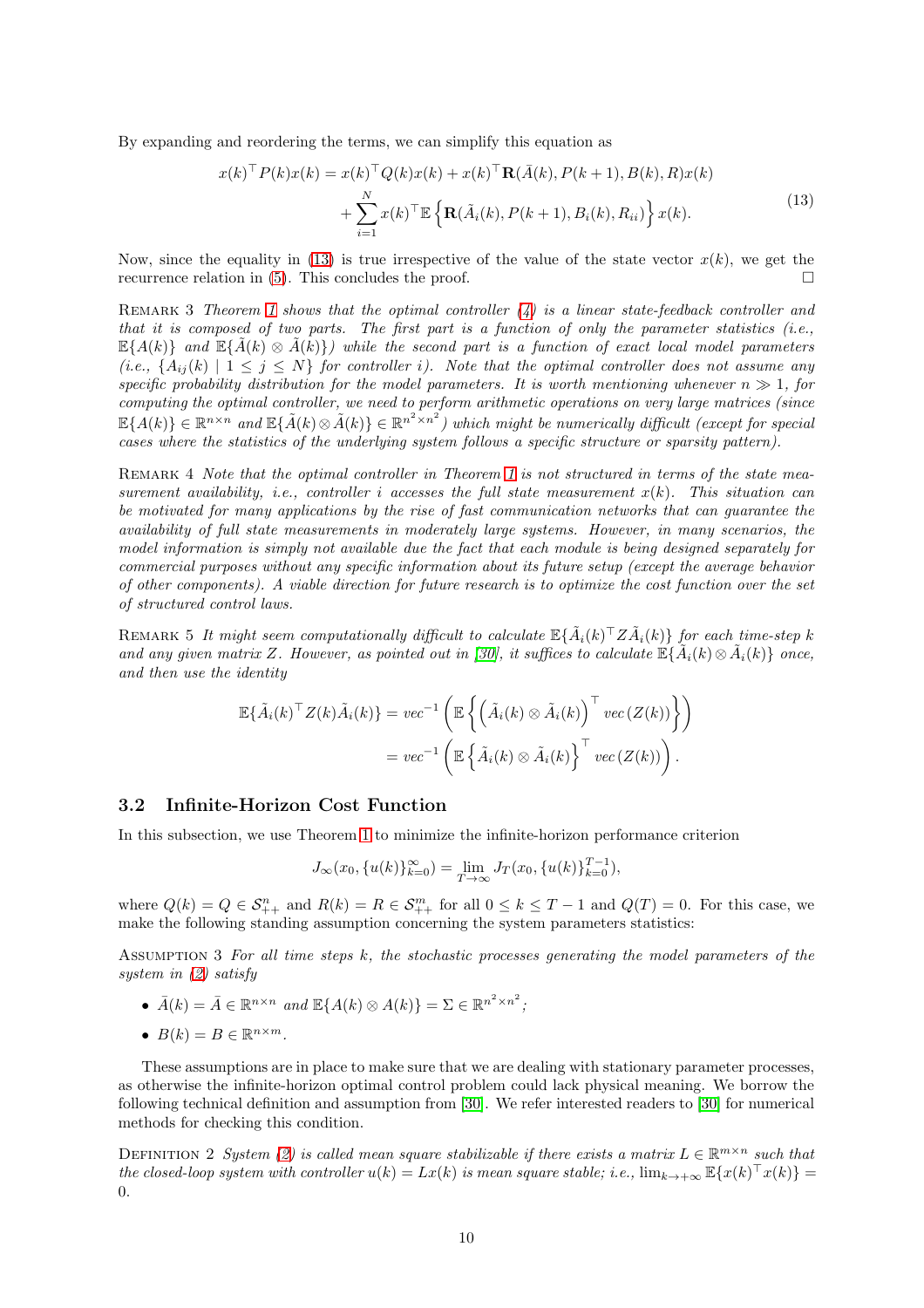<span id="page-10-0"></span>With this definition in hand, we are ready to present the solution of the infinite-horizon optimal control design problem with limited model information.

Theorem 2 Suppose [\(2\)](#page-5-3) satisfies Assumption [3](#page-9-1) and is mean square stabilizable. The solution of the infinite-horizon optimal control design problem with limited model information is then given by

$$
u(k) = -(R + B^{\top} P B)^{-1} B^{\top} P \bar{A} x(k)
$$
  

$$
- \begin{bmatrix} (R_{11} + B_1^{\top} P B_1)^{-1} B_1^{\top} P \tilde{A}_1(k) \\ \vdots \\ (R_{NN} + B_N^{\top} P B_N)^{-1} B_N^{\top} P \tilde{A}_N(k) \end{bmatrix} x(k),
$$
(14)

<span id="page-10-3"></span><span id="page-10-1"></span>where  $P$  is the unique positive-definite solution of the modified discrete algebraic Riccati equation

$$
P = Q + \mathbf{R}(\bar{A}, P, B, R) + \sum_{i=1}^{N} \mathbb{E} \left\{ \mathbf{R}(\tilde{A}_i(k), P, B_i, R_{ii}) \right\}.
$$
 (15)

Furthermore, the closed-loop system  $(2)$  and  $(14)$  is mean square stable and

$$
\inf_{\{u(k)\}_{k=0}^{\infty}} J_{\infty}(x_0, \{u(k)\}_{k=0}^{\infty}) = x_0^{\top} P x_0.
$$

Proof: Note that the proof of this theorem follows the same line of reasoning as in [\[30\]](#page-21-0). We extend the result of [\[30\]](#page-21-0) to hold for the Riccati-like backward difference equation presented in [\(5\)](#page-6-3). First, let us define the mapping  $f: \mathcal{S}_{+}^{n} \to \mathcal{S}_{+}^{n}$  such that, for any  $X \in \mathcal{S}_{+}^{n}$ ,

$$
f(X) = Q + \overline{A}^{\top} \left( X - XB(R + B^{\top}XB)^{-1}B^{\top}X \right) \overline{A}
$$
  
+ 
$$
\sum_{i=1}^{N} \mathbb{E} \left\{ \tilde{A}_{i}^{\top} \left( X - XB_{i}(R_{ii} + B_{i}^{\top}XB_{i})^{-1}B_{i}^{\top}X \right) \tilde{A}_{i} \right\}.
$$

Using part 2 of Subsection 3.5.2 in [\[49\]](#page-22-1), we have the matrix inversion identity

$$
X - XW(Z + W^{\top}XW)^{-1}W^{\top}X = (X^{-1} + WZ^{-1}W^{\top})^{-1},
$$

for any matrix W and positive-definite matrices X and Z. Therefore, for any  $X \in \mathcal{S}_{++}^n$ , we have

$$
f(X) = Q + \bar{A}^{\top} (X^{-1} + BR^{-1} B^{\top})^{-1} \bar{A} + \sum_{i=1}^{N} \mathbb{E} \left\{ \tilde{A}_i^{\top} (X^{-1} + B_i R_{ii}^{-1} B_i^{\top})^{-1} \tilde{A}_i \right\}.
$$
 (16)

<span id="page-10-4"></span>Note that, if  $X \ge Y \ge 0$ , then

$$
(X^{-1} + WZ^{-1}W^\top)^{-1} \geq (Y^{-1} + WZ^{-1}W^\top)^{-1},
$$

for any matrix W and positive-definite matrix Z. Therefore, if  $X \ge Y \ge 0$ , we get

$$
f(X) \ge f(Y) > 0.
$$

For any given  $T \geq 0$ , we define the sequence of matrices  $\{X_i\}_{i=0}^T$  such that  $X_0 = 0$  and  $X_{i+1} = f(X_i)$ . We have

$$
X_1 = f(X_0) = f(0) = Q > 0 = X_0.
$$

Similarly,

<span id="page-10-2"></span>
$$
X_2 = f(X_1) \ge f(X_0) = X_1 > 0. \tag{17}
$$

The left-most inequality in [\(17\)](#page-10-2) is true because  $X_1 \geq X_0$ . We can repeat the same argument, and show that for all  $1 \leq i \leq T-1$ ,  $X_{i+1} \geq X_i > 0$ . Using Theorem [1,](#page-5-0) we know that

$$
x_0^{\top} X_T x_0 = \inf_{\{u(k)\}_{k=0}^{T-1}} J_T(x_0, \{u(k)\}_{k=0}^{T-1}).
$$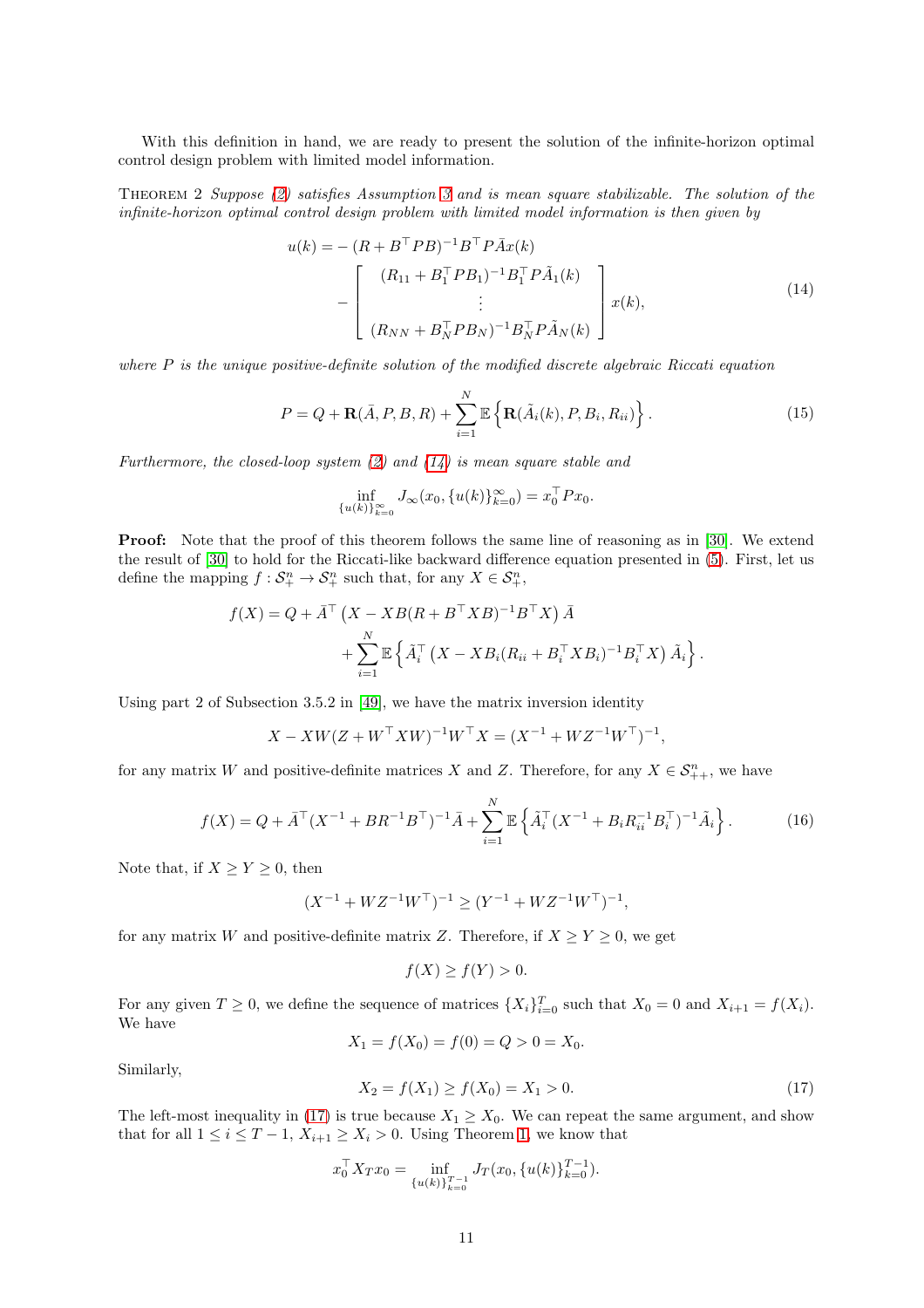According to Theorem 5.1 in [\[30\]](#page-21-0) (using the assumption that the underlying system is mean square stabilizable), the sequence  $\{X_i\}_{i=0}^{\infty}$  is uniformly upper-bounded; i.e., there exists  $W \in \mathbb{R}^{n \times n}$  such that  $X_i \leq W$  for all  $i \geq 0$ . Therefore, we get

<span id="page-11-0"></span>
$$
\lim_{T \to +\infty} X_T = X \in \mathbb{R}^{n \times n} \tag{18}
$$

since  $\{X_i\}_{i=0}^{\infty}$  is an increasing and bounded sequence. In addition, we have  $X \in \mathcal{S}_{++}^n$  since  $X_i \in \mathcal{S}_{++}^n$ for all  $i \geq 2$  and  $\{X_i\}_{i=0}^{\infty}$  is an increasing sequence. Now, we need to prove that the limit X in [\(18\)](#page-11-0) is the unique positive definite solution of the modified discrete algebraic Riccati equation [\(15\)](#page-10-3). This is done by a contrapositive argument. Assume that there exists  $Z \in S^n_+$  such that  $f(Z) = Z$ . For this matrix  $Z$ , we have

$$
Z = f(Z) \ge f(0) = X_1
$$

since  $Z \geq 0$ . Similarly, noting that  $Z \geq X_1$ , we get

$$
Z = f(Z) \ge f(X_1) = X_2.
$$

Repeating the same argument, we get  $Z \geq X_i$  for all  $i \geq 0$ . Therefore, for each  $T > 0$ , we have the inequality

<span id="page-11-1"></span>
$$
\inf_{\{u(k)\}_{k=0}^{T-1}} J_T(x_0, \{u(k)\}_{k=0}^{T-1}) = x_0^{\top} X_T x_0
$$
\n
$$
\leq x_0^{\top} Z x_0
$$
\n
$$
= \inf_{\{u(k)\}_{k=0}^{T-1}} \mathbb{E}\left\{x(T)^{\top} Z x(T) + \sum_{k=0}^{T-1} x(k)^{\top} Q x(k) + u(k)^{\top} R u(k)\right\}.
$$
\n(19)

Note that the last equality in [\(19\)](#page-11-1) is a direct consequence of Theorem [1](#page-5-0) and the fact that  $Z = f<sup>q</sup>(Z)$ for any positive  $q \in \mathbb{Z}$ . Let us define  $\{u^*(k)\}_{k=0}^{T-1} = \arg \inf_{\{u(k)\}_{k=0}^{T-1}} J_T(x_0, \{u(k)\}_{k=0}^{T-1}),$  and  $x^*(k)$  as the state of the system when the control sequence  $u^*(k)$  is applied. Now, we get the inequality

$$
\inf_{\{u(k)\}_{k=0}^{T-1}} \mathbb{E}\left\{x(T)^{\top}Zx(T) + \sum_{k=0}^{T-1} x(k)^{\top}Qx(k) + u(k)^{\top}Ru(k)\right\}
$$
\n
$$
\leq \mathbb{E}\left\{x^{*}(T)^{\top}Zx^{*}(T) + \sum_{k=0}^{T-1} x^{*}(k)^{\top}Qx^{*}(k) + u^{*}(k)^{\top}Ru^{*}(k)\right\},
$$
\n(20)

<span id="page-11-2"></span>since, by definition,  $\{u^*(k)\}_{k=0}^{T-1}$  is not the minimizer of this cost function. It is easy to see that the right-hand side of [\(20\)](#page-11-2) is equal to  $J_T(x_0, \{u^*(k)\}_{k=0}^{T-1}) + \mathbb{E} \{x^*(T)^{\top} Z x^*(T)\}$ . Thus, using [\(19\)](#page-11-1) and (20), we get

$$
x_0^{\top} X_T x_0 \le x_0^{\top} Z x_0
$$
  
\n
$$
\le J_T (x_0, \{u^*(k)\}_{k=0}^{T-1}) + \mathbb{E} \{x^*(T)^{\top} Z x^*(T)\}
$$
  
\n
$$
= x_0^{\top} X_T x_0 + \mathbb{E} \{x^*(T)^{\top} Z x^*(T)\}.
$$
\n(21)

<span id="page-11-3"></span>Finally, thanks to the facts that  $Q > 0$  and

$$
\lim_{T \to +\infty} \mathbb{E} \left\{ \sum_{k=0}^{T-1} x^*(k)^\top Q x^*(k) + u^*(k)^\top R u^*(k) \right\} = \lim_{T \to +\infty} x_0^\top X_T x_0 = x_0^\top X x_0 < \infty,
$$

we get that  $\lim_{T\to\infty} \mathbb{E}\left\{x^*(T)^{\top}x^*(T)\right\} = 0.$  Therefore, we have  $\lim_{T\to\infty} \mathbb{E}\left\{x^*(T)^{\top}Zx^*(T)\right\} = 0.$  Letting T go to infinity in [\(21\)](#page-11-3), results in  $x_0 \top X x_0 = x_0 \top Z x_0$  for all  $x_0 \in \mathbb{R}^n$ . Thus,  $X = Z$ . This concludes the  $\Box$ 

REMARK 6 Note that we can use the procedure introduced in the proof of Theorem [2](#page-10-0) to numerically compute the unique positive-definite solution of the modified discrete algebraic Riccati equation in [\(15\)](#page-10-3); *i.e.*, we can construct a sequence of matrices  $\{X_i\}_{i=0}^{\infty}$ , such that  $X_{i+1} = f(X_i)$  with  $X_0 = 0$  where  $f(\cdot)$  is defined as in [\(16\)](#page-10-4). Because of [\(18\)](#page-11-0), it is evident that, for each  $\delta > 0$ , there exists a positive integer  $q(\delta)$ such that  $X_{q(\delta)}$  is in the  $\delta$ -neighborhood of the unique positive-definite solution of the modified discrete algebraic Riccati equation [\(15\)](#page-10-3). Hence, the procedure generates a solution with any desired precision.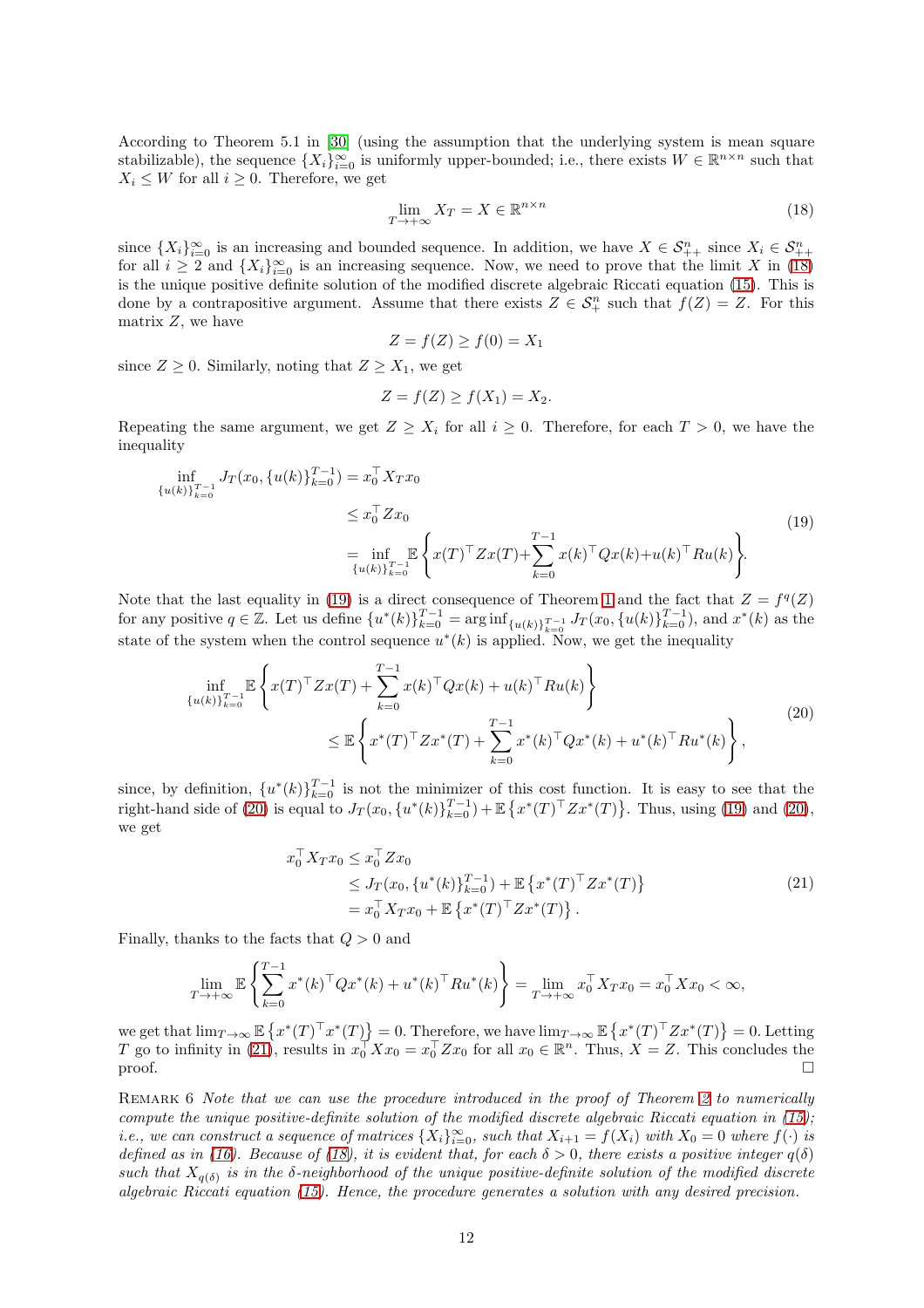Note that Definition [2](#page-9-2) requires the existence of a fixed feedback gain  $L$  that ensures the closedloop mean square stability. This might result in conservative results. In what follows, we relax this assumption to time-varying matrices.

<span id="page-12-1"></span>DEFINITION 3 System  $(2)$  is called mean square stabilizable under limited model information if there exist mappings  $\Gamma_i : \mathbb{R}^{n_i \times n_1} \times \cdots \times \mathbb{R}^{n_i \times n_N} \to \mathbb{R}^{m_i \times n}$ ,  $1 \leq i \leq N$ , such that the closed-loop system with controller

$$
u(k) = \begin{bmatrix} \Gamma_1(A_{11}(k), \dots, A_{1N}(k)) \\ \vdots \\ \Gamma_N(A_{N1}(k), \dots, A_{NN}(k)) \end{bmatrix} x(k),
$$

is mean square stable.

<span id="page-12-4"></span>Clearly, if a discrete-time linear system with stochastically-varying parameters is mean square stabilizable, it is also mean square stabilizable under limited model information.

REMARK 7 All fully-actuated systems (i.e., systems where  $m_i = n_i$  for all  $1 \le i \le N$ ) are mean square stabilizable under limited model information because, for each  $1 \le i \le N$ , the deadbeat controller  $\Gamma_i(A_{i1}(k),\ldots,A_{iN}(k)) = -B_{ii}^{-1}[A_{i1}(k) \cdots A_{iN}(k)],$  is based on limited model information and mean square stabilizes the system.

<span id="page-12-2"></span>As a price of relaxing this assumption to time-varying matrices, we need to strengthen Assumption [3.](#page-9-1)

Assumption 4 The stochastic processes generating the model parameters of system [\(2\)](#page-5-3) satisfy that

- The probability distribution of the matrices  $\{A(k)\}_{k=0}^{\infty}$  is constant in time;
- $B(k) = B \in \mathbb{R}^{n \times m}$  for all  $k \geq 0$ .

<span id="page-12-0"></span>Note that in Assumption [3](#page-9-1) we only needed the first and the second moments of the system parameters to be constant. However, in Assumption [4](#page-12-2) all the moments are constant.

COROLLARY 3 Suppose [\(2\)](#page-5-3) satisfies Assumption  $\lambda$  and is mean square stabilizable under limited model information. The solution of the infinite-horizon optimal control design problem with limited model information is then given by  $(14)$  where P is the unique finite positive-definite solution of the modified discrete algebraic Riccati equation in [\(15\)](#page-10-3). Furthermore, the closed-loop system [\(2\)](#page-5-3) and [\(14\)](#page-10-1) is mean square stable and  $\inf_{\{u(k)\}_{k=0}^{\infty}} J_{\infty}(x_0, \{u(k)\}_{k=0}^{\infty}) = x_0^{\top} P x_0.$ 

**Proof:** The only place in the proof of Theorem [2](#page-10-0) where we used the assumption that the underlying system is mean square stabilizable, was to show that the sequence  $\{X_i\}_{i=0}^{\infty}$  is upper bounded; i.e., there exists  $W \in \mathcal{S}_{+}^{n}$  such that  $X_i \leq W$  for all  $i \geq 0$ . We just need to prove this fact considering the assumption that the system is mean square stabilizable under limited model information. Note that for any  $T > 0$ , we have

$$
\inf_{\{u(k)\}_{k=0}^{T-1}} J_T(x_0, \{u(k)\}_{k=0}^{T-1}) = x_0^{\top} X_T x_0 \le \mathbb{E}\left\{\sum_{k=0}^{T-1} x(k)^{\top} Q x(k) + \bar{u}(k)^{\top} R \bar{u}(k)\right\},\tag{22}
$$

<span id="page-12-3"></span>where  $x(k)$  is the system state when it is initialized at  $x(0) = x_0$  and the control law  $\bar{u}(k) = \Gamma(k)x(k)$ is in effect with

$$
\Gamma(k) = \left[ \begin{array}{c} \Gamma_1(A_{11}(k), \dots, A_{1N}(k)) \\ \vdots \\ \Gamma_N(A_{N1}(k), \dots, A_{NN}(k)) \end{array} \right]
$$

that satisfies the condition of Definition [3.](#page-12-1) Note that, at each time step k,  $\Gamma(k)$  is independent of  $x(k)$ because of Assumption [1.](#page-3-2) Therefore, we have

$$
\mathbb{E}\left\{\sum_{k=0}^{T-1}x(k)^{\top}Qx(k)+\bar{u}(k)^{\top}R\bar{u}(k)\right\} = \mathbb{E}\left\{\sum_{k=0}^{T-1}x(k)^{\top}(Q+\Gamma(k)^{\top}R\Gamma(k))x(k)\right\}
$$

$$
= \mathbb{E}\left\{\sum_{k=0}^{T-1}x(k)^{\top}(Q+\mathbb{E}\{\Gamma(k)^{\top}R\Gamma(k)\})x(k)\right\}.
$$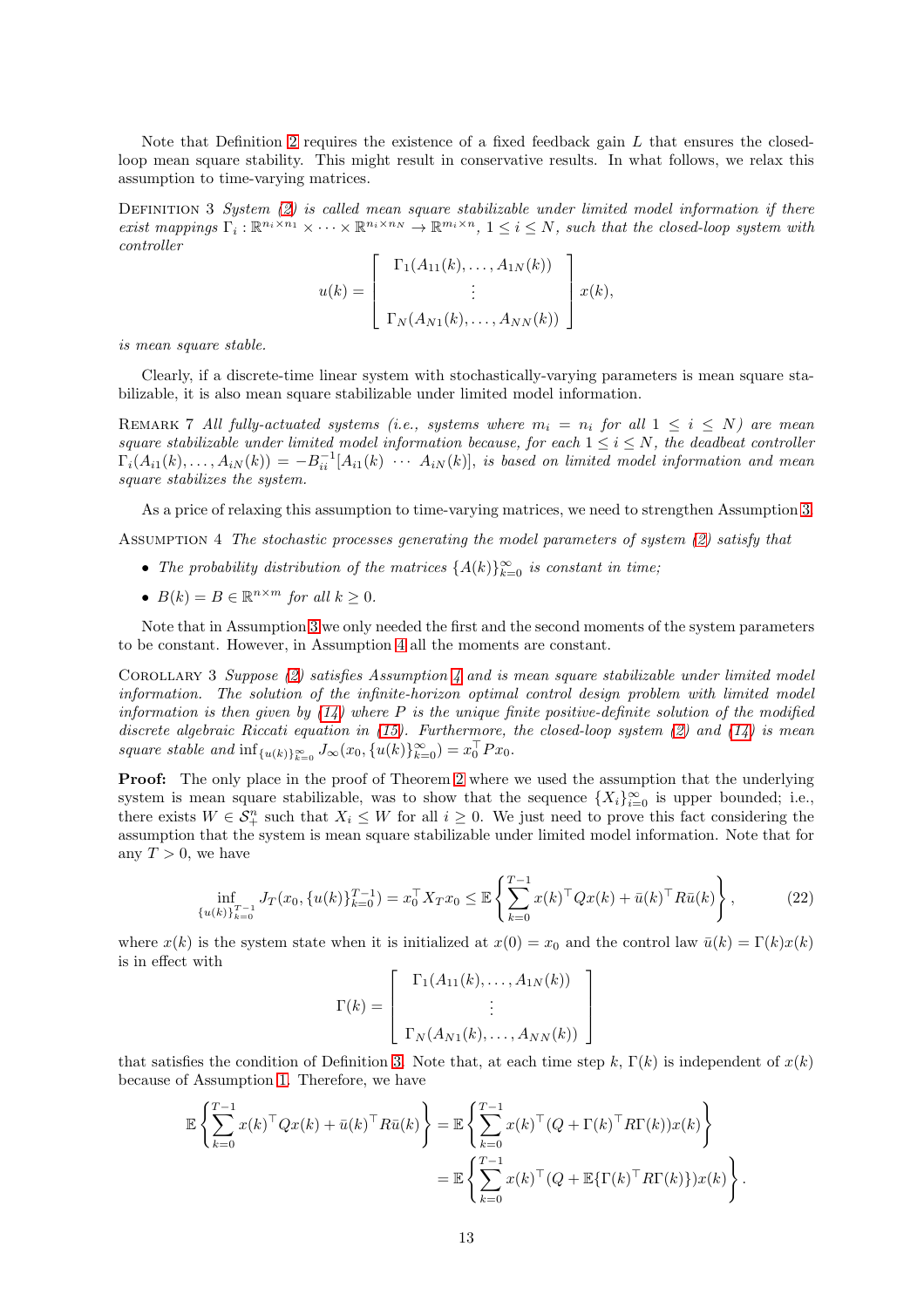Furthermore, we can see that  $\mathbb{E}\{\Gamma(k)^{\top}R\Gamma(k)\} = \bar{R} \in \mathcal{S}_{+}^{n}$  due to Assumption [4.](#page-12-2) Now, let us define the sequence  $\{W_i\}_{i=0}^{\infty}$  such that  $W_0 = Q + \overline{R}$  and  $W_{i+1} = \mathbb{E}\{(A(i) + B\Gamma(i))^\top W_i(A(i) + B\Gamma(i))\}$  which results in

$$
\mathbb{E}\left\{\sum_{k=0}^{T-1}x(k)^\top Q x(k) + \bar{u}(k)^\top R \bar{u}(k)\right\} = \mathbb{E}\left\{\sum_{k=0}^{T-1}x_0^\top W_k x_0\right\} = x_0^\top \mathbb{E}\left\{\sum_{k=0}^{T-1}W_k\right\} x_0.
$$

Notice that by construction,  $W_i \geq 0$  for all i. In what follows, we prove that  $\lim_{T\to\infty} \sum_{k=0}^{T-1} W_k = W$  $\infty$ . Notice that using Assumption [4,](#page-12-2) we have  $\mathbb{E}\{(A(i) + B\Gamma(i))^\top \otimes (A(i) + B\Gamma(i))^\top\} = U$  for a fixed matrix  $\bar{U} \in \mathbb{R}^{n^2 \times n^2}$ .

CLAIM 1:  $\max_i |\lambda_i(\bar{U})| < 1$  where  $\lambda_i(\cdot)$  denotes the eigenvalues of a matrix.

To prove this claim, construct a sequence  $\{\bar{W}_i\}_{i=0}^{\infty}$  such that  $\bar{W}_{i+1} = \mathbb{E}\{(A(i) + B\Gamma(i))^{\top}\bar{W}_i\}$  $(A(i) + B\Gamma(i))$ } and  $\bar{W}_0$  can be an arbitrary matrix (note that the difference between  $\{W_i\}_{i=0}^{\infty}$  and  $\{ \overline{W}_i \}_{i=0}^{\infty}$  is the initial condition). Now, using an inductive argument, we prove that  $\overline{W}_k = \text{vec}^{-1}(\overline{\hat{U}^k \text{vec}}(\overline{W}_0)).$ Firstly,

$$
\begin{aligned}\n\bar{W}_1 &= \mathbb{E}\left\{ (A(1) + B\Gamma(1))^\top \bar{W}_0 (A(1) + B\Gamma(1)) \right\} \\
&= \mathbb{E}\left\{ \text{vec}^{-1} \bigg( (A(1) + B\Gamma(1))^\top \otimes (A(1) + B\Gamma(1))^\top \text{vec}(\bar{W}_0) \bigg) \right\} \\
&= \text{vec}^{-1} \bigg( \mathbb{E}\left\{ (A(1) + B\Gamma(1))^\top \otimes (A(1) + B\Gamma(1))^\top \right\} \text{vec}(\bar{W}_0) \bigg) \right\} \\
&= \text{vec}^{-1} (\bar{U}\text{vec}(\bar{W}_0)).\n\end{aligned}
$$

where the second equality follows from the fact that for any three compatible matrices  $A, B, C$ , we have  $ABC = \text{vec}^{-1}((C^{\top} \otimes A)\text{vec}(B))$  and the third equality holds because vec<sup>-1</sup> is a linear operator. Now, let us show that  $\bar{W}_{k+1} = \text{vec}^{-1}(\bar{U}^{k+1}\text{vec}(\bar{W}_0))$  if  $\bar{W}_k = \text{vec}^{-1}(\bar{U}^k \text{vec}(\bar{W}_0))$ . To do so, notice that

$$
\bar{W}_{k+1} = \mathbb{E}\left\{ (A(k+1) + B\Gamma(k+1))^\top \bar{W}_k (A(k+1) + B\Gamma(k+1)) \right\}
$$
  
\n
$$
= \mathbb{E}\left\{ \text{vec}^{-1} \left( (A(k+1) + B\Gamma(k+1))^\top \otimes (A(k+1) + B\Gamma(k+1))^\top \text{vec}(\bar{W}_k) \right) \right\}
$$
  
\n
$$
= \text{vec}^{-1} \left( \mathbb{E}\left\{ (A(k+1) + B\Gamma(k+1))^\top \otimes (A(k+1) + B\Gamma(k+1))^\top \right\} \bar{U}^k \text{vec}(\bar{W}_0) \right) \right\}
$$
  
\n
$$
= \text{vec}^{-1} (\bar{U}^{k+1} \text{vec}(\bar{W}_0)).
$$

This conclude the induction. Now, notice that  $\lim_{k\to\infty} x_0^\top \bar{W}_k x_0 = \lim_{k\to\infty} \mathbb{E}\{x(k)^\top \bar{W}_0 x(k)\} = 0$  for any  $x_0 \in \mathbb{R}^n$  because  $\Gamma(k)$  satisfies the condition of Definition [3.](#page-12-1) As a result,  $\lim_{k\to\infty} \overline{W}_k = 0$ . Therefore, we  $\det \lim_{k \to \infty} \bar{U}^k \text{vec}(\bar{W}_0) = 0$  irrespective of the choice of  $\bar{W}_0$  which, in turn, implies that  $\lim_{k \to \infty} \bar{U}^k = 0$ . Using Theorem 4 [\[50,](#page-22-2) p. 14], we get  $\max_j |\lambda_j(\bar{U})| < 1$ .

Now that we have proved Claim 1, we are ready to show that  $\lim_{T\to\infty}\sum_{k=0}^{T-1}W_k = W < \infty$ . Recalling the proof of Claim 1 while setting  $\bar{W}_0 = W_0 = Q + \bar{R}$ , we get that  $W_k = \text{vec}^{-1}(\bar{U}^k \text{vec}(Q + \bar{R}))$ and as a result

$$
\lim_{T \to \infty} \sum_{k=0}^{T-1} W_k = \lim_{T \to \infty} \sum_{k=0}^{T-1} \text{vec}^{-1}(\bar{U}^k \text{vec}(Q + \bar{R})) = \text{vec}^{-1} \left( \left[ \lim_{T \to \infty} \sum_{k=0}^{T-1} \bar{U}^k \right] \text{vec}(Q + \bar{R}) \right).
$$

Now, notice that using Claim 1,  $\lim_{T\to\infty}\sum_{k=0}^{T-1}\bar{U}^k = (I-\bar{U})^{-1}$ . Let  $\bar{U}^{\infty} = (I-\bar{U})^{-1} \in \mathbb{R}^{n^2 \times n^2}$ . Hence, we get  $\lim_{T\to\infty}\sum_{k=0}^{T-1}W_k = \text{vec}^{-1}(\bar{U}^{\infty}\text{vec}(Q+\bar{R})) < \infty$ . Let us define  $W = \text{vec}^{-1}(\bar{U}^{\infty})$  $vec(Q + \bar{R})$ ). Using [\(22\)](#page-12-3), we get

$$
x_0^{\top} X_T x_0 \leq \mathbb{E} \left\{ \sum_{k=0}^{T-1} x(k)^{\top} Q x(k) + \bar{u}(k)^{\top} R \bar{u}(k) \right\} = \sum_{k=0}^{T-1} x_0^{\top} W_k x_0 \leq \sum_{k=0}^{\infty} x_0^{\top} W_k x_0 \leq x_0^{\top} W x_0.
$$

This inequality is indeed true irrespective of the initial condition  $x_0$  and the time horizon T. Therefore,  $X_i \leq W$  for all  $i \geq 0$ . The rest of the proof is similar to that of Theorem [2.](#page-10-0)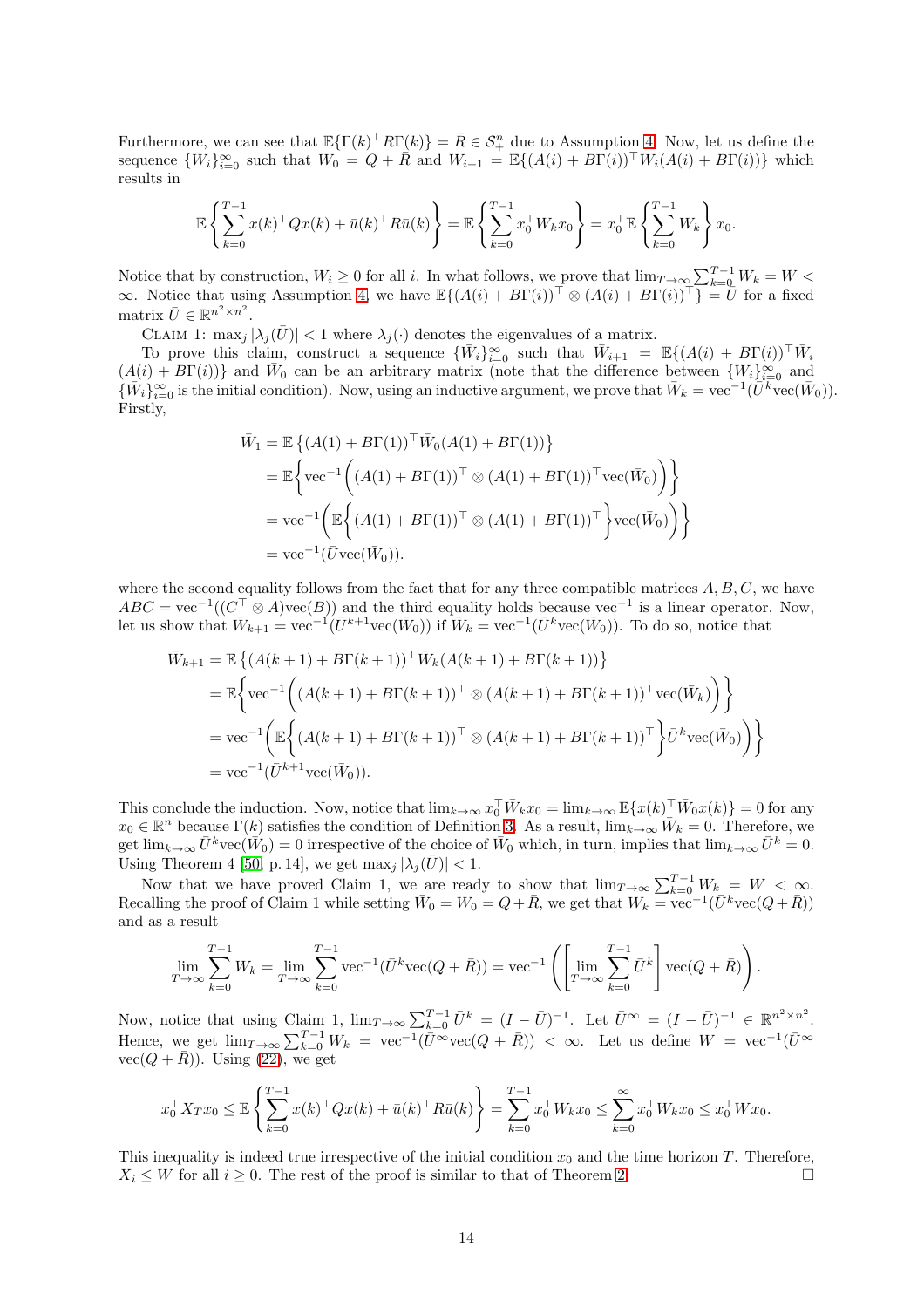EXAMPLE 1 (CONT'D) Let us introduce the quadratic cost function

$$
J_{\infty}(x_0, \{u(k)\}_{k=0}^{\infty}) = \mathbb{E}\left\{\sum_{k=0}^{\infty}x(k)^{\top}x(k) + u(k)^{\top}u(k)\right\}.
$$

Following Theorem [2,](#page-10-0) we can easily calculate the optimal controller with limited model information as

$$
u^{LMI}(k) = \begin{bmatrix} 42.7701 + 8.0694\alpha_1(k) & -1.6741 & -29.1868 & 0.1041 \\ -23.2274 & 0.1757 & 34.4246 + 6.8698\alpha_2(k) & -1.7331 \end{bmatrix} x(k).
$$

Clearly, the control gain  $L_i \in \mathbb{R}^{1 \times 4}$  of controller  $u_i(k) = L_i(k)x(k)$ ,  $i = 1, 2$ , is a function of only its corresponding subsystem's model parameter  $\alpha_i(k)$ .  $\square$ 

An interesting question is what is the value of model information when designing an optimal controller; i.e., having only access to local model information how much does the closed-loop performance degrade in comparison to having access to global model information. To answer this question for the setting considered in this paper, we need to introduce the optimal control design with full model information.

### <span id="page-14-1"></span>4 Control Design with Full Model Information

In this section, we consider the case where we have access to the full model information when designing each subcontroller. Hence, we make the following definition:

DEFINITION 4 The design of controller i,  $1 \le i \le N$ , has full model information if (a) the entire model parameters  $\{A_{ij}(k) \mid 1 \leq i, j \leq N, \forall k\}$  are available together with (b) the first- and the second-order moments of the system parameters (i.e.,  $\mathbb{E}\{A(k)\}\$  and  $\mathbb{E}\{\tilde{A}(k)\otimes\tilde{A}(k)\}\$  for all k).

<span id="page-14-0"></span>We have the following result for the finite-horizon case.

Theorem 4 The solution of the finite-horizon optimal control design problem with full model information is given by

$$
u(k) = -(R + B(k)^{\top} P(k+1) B(k))^{-1} B(k)^{\top} P(k+1) A(k) x(k), \qquad (23)
$$

where  $\{P(k)\}_{k=0}^{T}$  can be found using the backward difference equation

$$
P(k) = Q(k) + \mathbf{R}(\bar{A}(k), P(k+1), B(k), R) + \sum_{i=1}^{N} \mathbb{E} \left\{ \mathbf{R}(\tilde{A}_i(k), P(k+1), B(k), R) \right\},\tag{24}
$$

<span id="page-14-2"></span>with the boundary condition  $P(T) = Q(T)$ . Furthermore,  $\inf_{\{u(k)\}_{k=0}^{T-1}} J_T(x_0, \{u(k)\}_{k=0}^{T-1}) = x_0^{\top} P(0)x_0$ .

Proof: The proof is similar to the proof of Theorem [1.](#page-5-0) We solve the finite-horizon optimal control problem using dynamic programming

<span id="page-14-3"></span>
$$
V_k(x(k)) = \inf_{u(k)} \mathbb{E}\bigg\{x(k)^{\top}Q(k)x(k) + u(k)^{\top}R(k)u(k) + V_{k+1}(A(k)x(k) + B(k)u(k))\bigg|x(k)\bigg\},\tag{25}
$$

where  $V_T(x(T)) = x(T)^T Q(T)x(T)$ . Note that because of Definition [1,](#page-5-4) in each step of the dynamic programming, the infimum is taken over the set of all control signals  $u(k)$  of the form

$$
\begin{bmatrix}\nu_1(k) \\
\vdots \\
u_N(k)\n\end{bmatrix} = \begin{bmatrix}\n\psi_1(A(k); x(0), \dots, x(k)) \\
\vdots \\
\psi_N(A(k); x(0), \dots, x(k))\n\end{bmatrix},
$$

where  $\psi_i : \mathbb{R}^{n \times n} \times \mathbb{R}^n \times \cdots \times \mathbb{R}^n \to \mathbb{R}^{m_i}$ ,  $1 \leq i \leq N$ , can be any mapping. Notice the difference between this proof and that of Theorem [1](#page-5-0) is the fact that  $\psi_i$  are a function of the entire matrix  $A(k)$ .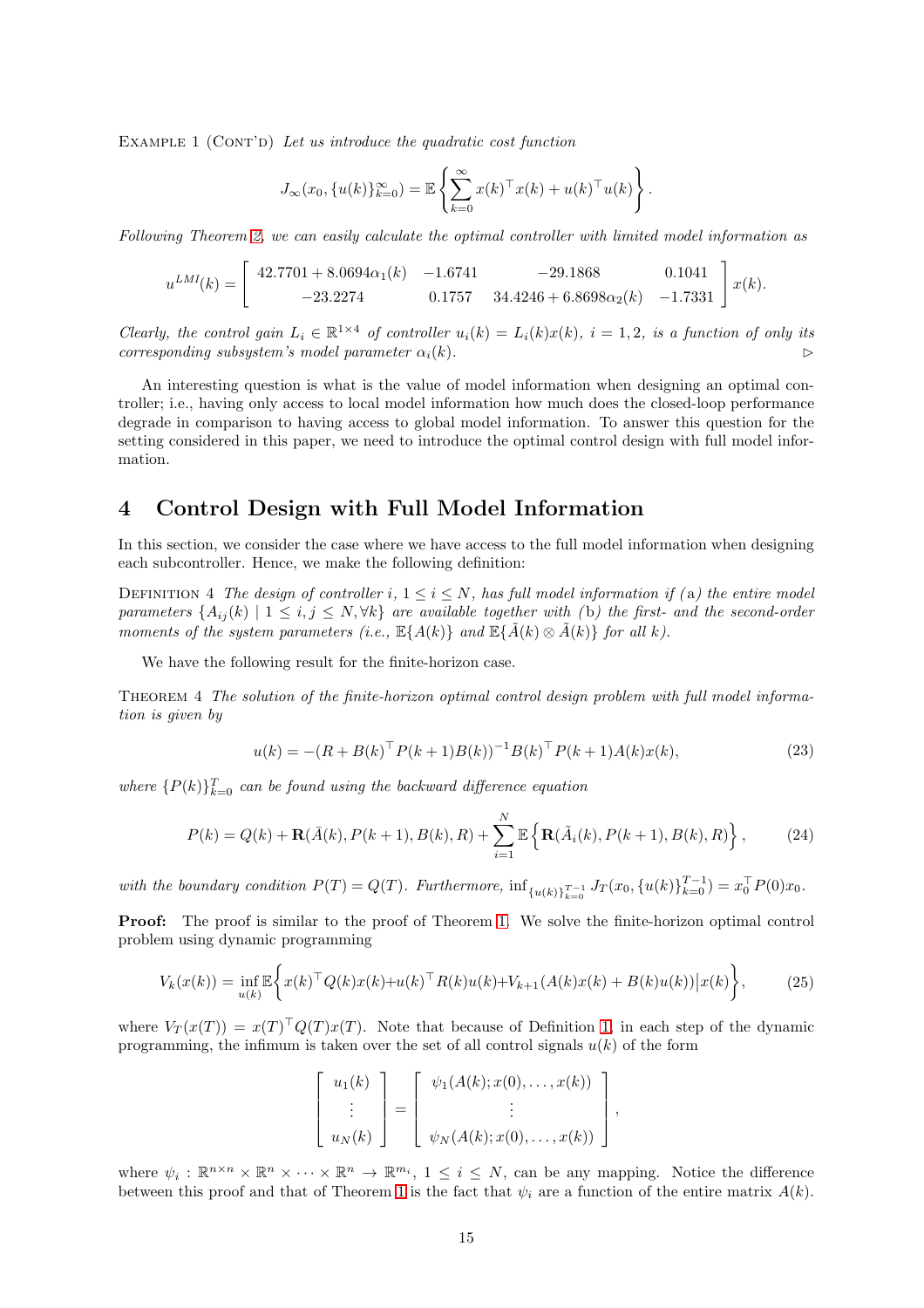Similarly, let us assume, for all k, that  $V_k(x(k)) = x(k)^T P(k)x(k)$  where  $P(k) \in S_{+}^{n}$ . This is without loss of generality since  $V_T(x(T)) = x(T)^T Q(T)x(T)$  is a quadratic function of the state vector  $x(T)$ and using dynamic programming,  $V_k(x(k))$  remains a quadratic function of  $x(k)$  if  $V_{k+1}(x(k+1))$  is a quadratic function of  $x(k + 1)$  and  $u(k)$  is a linear function of  $x(k)$ . Let us define  $K(k) = -(R +$  $B(k)$ <sup>T</sup> $P(k+1)B(k)$ <sup>T</sup> $P(k+1)A(k)$  and  $\tilde{u}(k) = u(k) - K(k)x(k)$ . This can be easily proved using mathematical induction. Now, we have

$$
\mathbb{E}\left\{x(k)^{\top}Q(k)x(k) + u(k)^{\top}R(k)u(k) + (A(k)x(k) + B(k)u(k))^{\top}P(k+1)(A(k)x(k) + B(k)u(k))|x(k)\right\}
$$
\n
$$
= \mathbb{E}\left\{x(k)^{\top}Q(k)x(k) + (\tilde{u}(k) + K(k)x(k))^{\top}R(k)(\tilde{u}(k) + K(k)x(k)) + (A(k)x(k) + B(k)(\tilde{u}(k) + K(k)x(k)))\right\} + (A(k)x(k) + B(k)(\tilde{u}(k) + K(k)x(k)))|x(k)\right\}
$$
\n
$$
= \mathbb{E}\left\{x(k)^{\top}Q(k)x(k) + \tilde{u}(k)^{\top}R(k)\tilde{u}(k) + x(k)^{\top}K(k)^{\top}R(k)K(k)x(k) + x(k)^{\top}(A(k) + B(k)K(k))\right\} + \tilde{u}(k)^{\top}[B(k)^{\top}P(k+1)(A(k) + B(k)K(k)) + R(k)K(k)]x(k) + \tilde{u}(k)^{\top}[B(k)^{\top}P(k+1)(A(k) + B(k)K(k)) + R(k)K(k)]\tilde{u}(k) + x(k)^{\top}[B(k)^{\top}P(k+1)(A(k) + B(k)K(k)) + R(k)K(k)]\tilde{u}(k) + \tilde{u}(k)^{\top}B(k)^{\top}P(k+1)B(k)\tilde{u}(k)|x(k)\right\}
$$
\n
$$
+ \tilde{u}(k)^{\top}B(k)^{\top}P(k+1)B(k)\tilde{u}(k)|x(k)\right\}
$$
\n
$$
\geq \mathbb{E}\left\{x(k)^{\top}Q(k)x(k) + x(k)^{\top}K(k)^{\top}R(k)K(k)x(k)
$$
\n
$$
+ x(k)^{\top}(A(k) + B(k)K(k))\tilde{v}(k) + B(k)K(k))x(k)\right\}
$$

where the inequality follows from the facts that  $B(k)^\top P(k+1)(A(k) + B(k)K(k)) + R(k)K(k)) = 0$ , by definition of  $K(k)$ , and that  $\tilde{u}(k)^\top (R(k) + B(k)^\top P(k+1)B(k))\tilde{u}(k) \geq 0$ . This indeed proves that  $u(k) = K(k)x(k)$  is a minimizer of  $\mathbb{E}\{x(k)^{\top}Q(k)x(k) + u(k)^{\top}R(k)u(k) + V_{k+1}(A(k)x(k) + B(k)u(k))|x(k)\}.$ Now, the recursive update equation in [\(24\)](#page-14-2) can be readily extracted from plugging in the optimal controller  $u(k) = K(k)x(k)$  into [\(25\)](#page-14-3). This concludes the proof.

This result can be extended to the infinite-horizon cost function. However, we first need to present the following definition.

DEFINITION 5 System  $(2)$  is called mean square stabilizable under full model information if there exists a mapping  $\Gamma : \mathbb{R}^{n \times n} \to \mathbb{R}^{m \times n}$  such that the closed-loop system with controller  $u(k) = \Gamma(A(k))x(k)$  is mean square stable.

<span id="page-15-0"></span>THEOREM 5 Suppose  $(2)$  satisfies Assumption [3](#page-9-1) and is mean square stabilizable under full model information. The solution of the infinite-horizon optimal control design problem with full model information is then given by

$$
u(k) = -(R + BT PB)-1BT PA(k)x(k),
$$
\n(26)

where  $P$  is the unique finite positive-definite solution of the modified discrete algebraic Riccati equation

$$
P = Q + \mathbf{R}(\bar{A}, P, B, R) + \sum_{i=1}^{N} \mathbb{E} \left\{ \mathbf{R}(\tilde{A}_{i}(k), P, B, R) \right\}.
$$
 (27)

<span id="page-15-1"></span>Furthermore, this controller mean square stabilizes the system and  $\inf_{\{u(k)\}_{k=0}^{\infty}} J_{\infty}(x_0, \{u(k)\}_{k=0}^{\infty}) =$  $x_0^\top P x_0.$ 

**Proof:** The proof is similar to the proofs of Theorem [2](#page-10-0) and Corollary [3.](#page-12-0)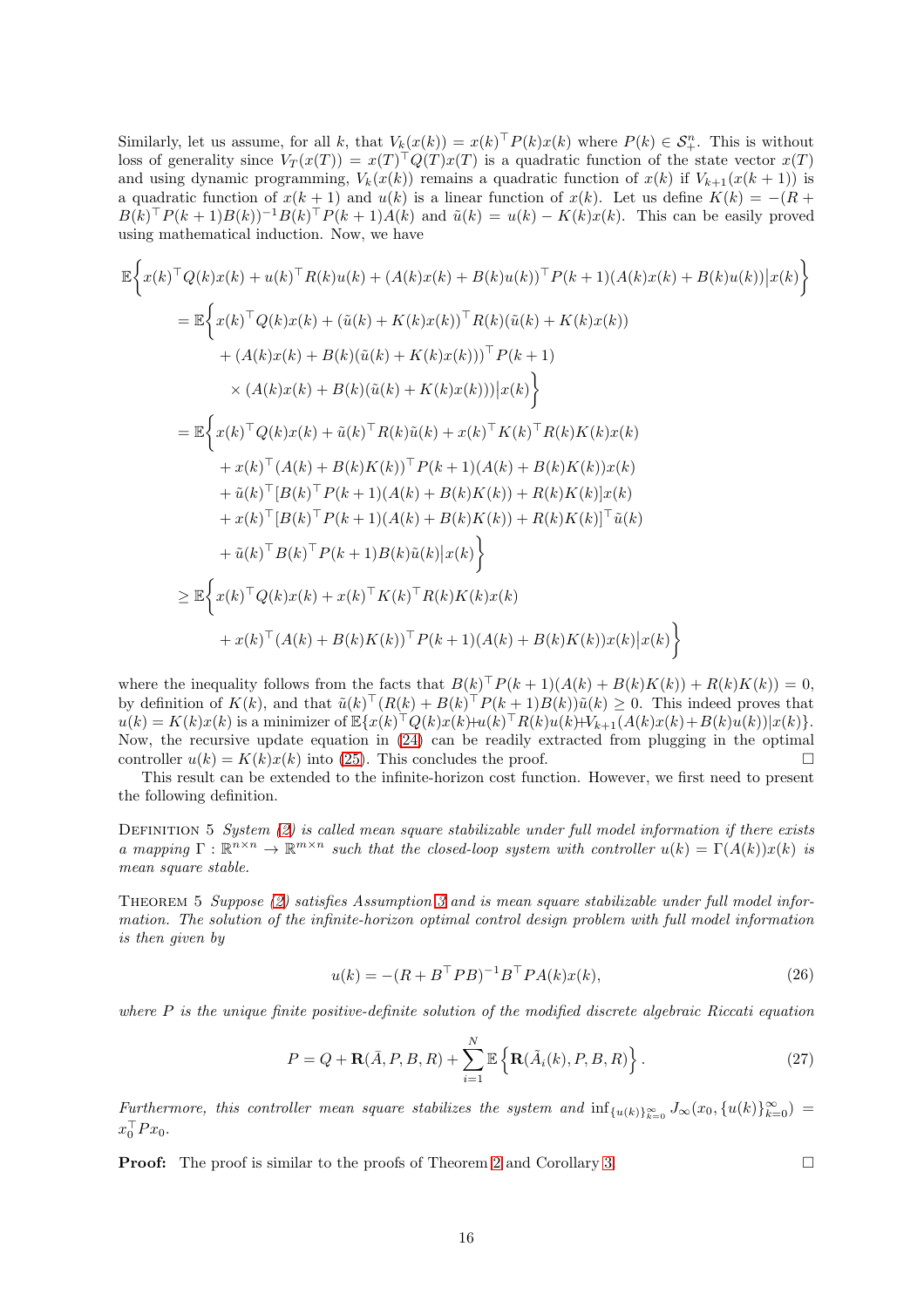EXAMPLE 1 (CONT'D) Following Theorem [5,](#page-15-0) the optimal control design with full model information is

$$
u^{FMI}(k) = \begin{bmatrix} 42.7701 + 7.9708\alpha_1(k) & -1.6741 & -29.1868 - 0.1035\alpha_2(k) & 0.1041 \\ -23.2274 - 0.1215\alpha_1(k) & 0.1757 & 34.4246 + 6.7725\alpha_2(k) & -1.7330 \end{bmatrix} x(k).
$$

<span id="page-16-0"></span>Note that the gain of controller i depends on the global model parameters.  $\triangleright$ 

## 5 Performance Degradation under Model Information Limitation

In this section, we study the value of the plant model information using the closed-loop performance degradation caused by lack of full model information in the control design procedure. The performance degradation is captured using the ratio of the closed-loop performance of the optimal controller with limited model information to the closed-loop performance of the optimal controller with global plant model information. Let  ${u^{\text{LMI}}(k)}_{k=0}^{\infty}$  and  ${u^{\text{FMI}}(k)}_{k=0}^{\infty}$  denote the optimal controller with limited model information (Theorem [2\)](#page-10-0) and the optimal controller with full model information (Theorem [5\)](#page-15-0), respectively. We define the performance degradation ratio as

<span id="page-16-1"></span>
$$
r = \sup_{x_0 \in \mathbb{R}^n} \frac{J_{\infty}(x_0, \{u^{\text{LMI}}(k)\}_{k=0}^{\infty})}{J_{\infty}(x_0, \{u^{\text{FMI}}(k)\}_{k=0}^{\infty})}.
$$

Note that  $r \geq 1$  since the optimal controller with full model information always outperforms the optimal controller with limited model information.

EXAMPLE 1 (CONT'D) In this example, we compare the closed-loop performance of the optimal controllers under different information regimes. We have already calculated the optimal controller with limited model information as well as the optimal controller with full model information for this numerical example. Now, let us find the optimal controller using statistical model information based on [\[30\]](#page-21-0). Using Theorem 5.2 from [\[30\]](#page-21-0), we get

$$
u^{SMI}(k) = \begin{bmatrix} 41.9043 & -1.7873 & -29.3969 & -0.0121 \\ -23.3180 & 0.0435 & 32.7901 & -1.8779 \end{bmatrix} x(k).
$$

Note how these three control laws depend on the plant model parameters. The control  $u^{SMI}(k)$  has a static gain depending on the statistical information of the A-matrix, while  $u^{FMI}(k)$  and  $u^{LMI}(k)$  depend on the actual realizations of the stochastic parameters. Now, we can explicitly compute the performance degradation ratio

$$
r = \sup_{x_0 \in \mathbb{R}^n} \frac{x_0^{\top} P^{LMI} x_0}{x_0^{\top} P^{FMI} x_0} = 1 + 2.266 \times 10^{-4}.
$$

This shows that the performance of the optimal controller with limited model information is practically the same as the performance of the optimal controller with full model information. It is interesting to note that with access to (precise) local model information, one can expect a huge improvement in the closed-loop performance in comparison to the optimal controller with only statistical model information because

$$
\sup_{x_0 \in \mathbb{R}^n} \frac{x_0^{\top} P^{SMI} x_0}{x_0^{\top} P^{LMI} x_0} = 5.8790.
$$

⊲

<span id="page-16-2"></span>Next we derive an upper bound for the performance degradation ratio  $r$ . We do that for fullyactuated systems.

ASSUMPTION 5 All subsystems [\(1\)](#page-3-1) are fully-actuated; i.e.,  $B_{ii} \in \mathbb{R}^{n_i \times n_i}$  and  $\underline{\sigma}(B_{ii}) \geq \epsilon > 0$  for all  $1 \leq i \leq N$ , where  $\sigma(\cdot)$  denotes the smallest singular value of a matrix.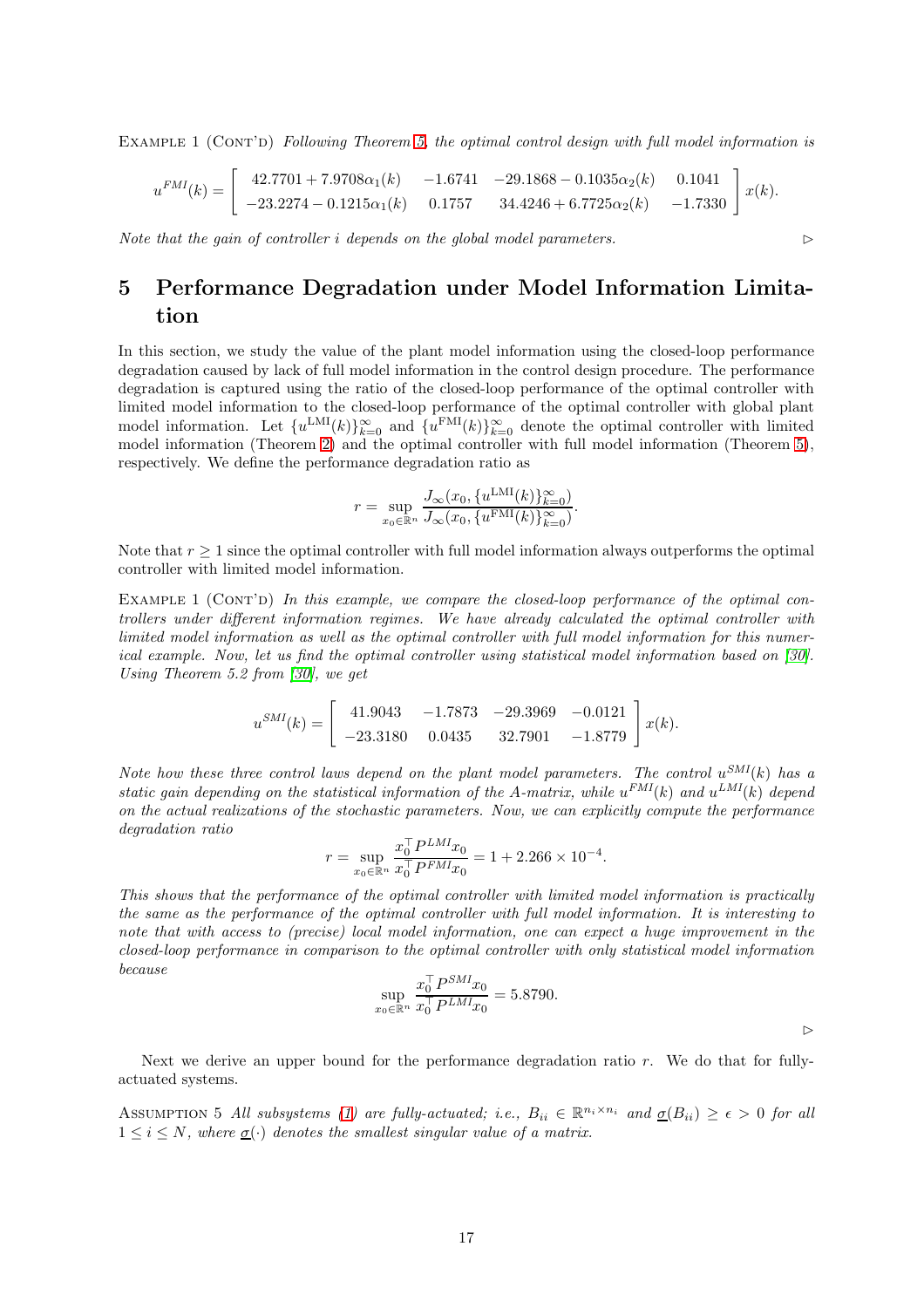To simplify the presentation, we also assume that  $Q = R = I$ . This is without loss of generality since the change of variables  $(x', u') = (Q^{1/2}x, R^{1/2}u)$  transforms the cost function and state space representation into

$$
J_{\infty}(x_0, \{u'(k)\}_{k=0}^{\infty}) = \lim_{T \to \infty} \mathbb{E} \left\{ \sum_{k=0}^{T-1} x'(k) \mathbb{T} x'(k) + u'(k) \mathbb{T} u'(k) \right\},
$$

and

$$
x'(k+1) = Q^{1/2}A(k)Q^{-1/2}x'(k) + Q^{1/2}BR^{-1/2}u'(k) = A'(k)x'(k) + B'u'(k).
$$

<span id="page-17-0"></span>The next theorem presents an upper bound for the performance degradation.

THEOREM 6 Suppose [\(2\)](#page-5-3) satisfies Assumptions [3](#page-9-1) and [5](#page-16-2) and is mean square stabilizable under limited model information. The performance degradation ratio is then upper bounded as  $r \leq 1 + 1/\epsilon^2$  where  $\epsilon > 0$  is defined in Assumption [5.](#page-16-2)

Proof: Using the modified discrete algebraic Riccati equation [\(27\)](#page-15-1) in Theorem [5,](#page-15-0) the cost of the optimal control design with full model information  $J_{\infty}(x_0, \{u^{\text{FMI}}(k)\}_{k=0}^{\infty}) = x_0^{\top} P^{\text{FMI}} x_0$  is equal to

$$
x_0^{\top} P^{\text{FMI}} x_0 = x_0^{\top} Q x_0 + x_0^{\top} \mathbf{R} (\bar{A}, P^{\text{FMI}}, B, I) x_0 + \sum_{i=1}^{N} x_0^{\top} \mathbb{E} \left\{ \mathbf{R} (\tilde{A}_i(k), P^{\text{FMI}}, B, I) \right\} x_0.
$$
 (28)

<span id="page-17-2"></span>In addition, we know that  $P^{\text{FMI}} \geq Q = I$ , which (using the proof of Theorem [2\)](#page-10-0) results in

<span id="page-17-1"></span>
$$
\mathbf{R}(\bar{A}, P^{\text{FMI}}, B, I) \ge \mathbf{R}(\bar{A}, I, B, I),\tag{29}
$$

$$
\mathbf{R}(\tilde{A}_i(k), P^{\text{FMI}}, B, I) \geq \mathbf{R}(\tilde{A}_i(k), I, B, I). \tag{30}
$$

Substituting  $(29)$ – $(30)$  inside  $(28)$  gives

$$
x_0^{\top} P^{\text{FMI}} x_0 \ge x_0^{\top} (I + \bar{A}^{\top} (I + BB^{\top})^{-1} \bar{A}) x_0 + \sum_{i=1}^{N} x_0^{\top} \mathbb{E} \left\{ \tilde{A}_i (k)^{\top} (I + BB^{\top})^{-1} \tilde{A}_i (k) \right\} x_0
$$
  
=  $x_0^{\top} x_0 + x_0^{\top} \mathbb{E} \{ A(k)^{\top} (I + BB^{\top})^{-1} A(k) \} x_0,$ 

where the equality follows from the fact that  $\tilde{A}_i(k)$  and  $\tilde{A}_j(k)$  for  $i \neq j$  are independent random variables with zero mean. On the other hand, for a given  $x_0 \in \mathbb{R}^n$ , the cost of the optimal control design with limited model information  $J_{\infty}(x_0, \{u^{\text{LMI}}(k)\}_{k=0}^{\infty}) = x_0^{\top} P^{\text{LMI}} x_0$  is upper-bounded by

$$
x_0^{\top} P^{\text{LMI}} x_0 \leq \mathbb{E} \left\{ \sum_{k=0}^{+\infty} x(k)^{\top} x(k) + u(k)^{\top} u(k) \right\},\,
$$

where  $u(k) = -B^{-1}A(k)x(k)$  and  $x(k)$  is the state vector of the system when this control sequence is applied to the system. This is true since the deadbeat control design strategy  $u(k) = -B^{-1}A(k)x(k)$ uses only local model information for designing each controller [\[17\]](#page-20-1). Therefore,

$$
x_0^{\top} P^{\text{LMI}} x_0 \leq \mathbb{E} \left\{ x_0^{\top} (I + A(k)^{\top} B^{-\top} B^{-1} A(k)) x_0 \right\}.
$$

Let us define the set  $\mathcal{M}_r = \{\bar{\beta} \in \mathbb{R} \mid r \leq \bar{\beta}\}\$  where r is the performance degradation ratio. If  $\beta \in \mathbb{R}$ satisfy  $\beta P^{FMI} - P^{LMI} \geq 0$ , then  $\beta \in \mathcal{M}_r$ . We have

<span id="page-17-3"></span>
$$
\beta P^{\text{FMI}} - P^{\text{LMI}} \ge (\beta - 1)I + \mathbb{E}\{A(k)^{\top} [\beta (I + BB^{\top})^{-1} - B^{-\top}B^{-1}] A(k)\}.
$$
 (31)

Note that if  $\beta \geq 1 + 1/\epsilon^2$ , we get  $\beta(I + B_{ii}B_{ii}^\top)^{-1} - B_{ii}^{-T}B_{ii}^{-1} \geq 0$  and therefore,  $\beta(I + BB^\top)^{-1} B^{-\top}B^{-1} \geq 0$ . As a result, if  $\beta \geq 1 + 1/\epsilon^2$ , the right hand side of [\(31\)](#page-17-3) is a positive-semidefinite matrix and, subsequently,  $\beta P^{FMI} - P^{LMI} \geq 0$ . Hence,  $[1 + 1/\epsilon^2, +\infty) \subseteq \mathcal{M}_r$ . This shows that

$$
r = \sup_{x_0 \in \mathbb{R}^n} \frac{x_0^{\top} P^{\text{LMI}} x_0}{x_0^{\top} P^{\text{FMI}} x_0} \le 1 + \frac{1}{\epsilon^2}.
$$

 $\Box$ 

As the power network in Example [1](#page-16-1) is not fully-actuated, we consider another power network example to the illustrate the previous result.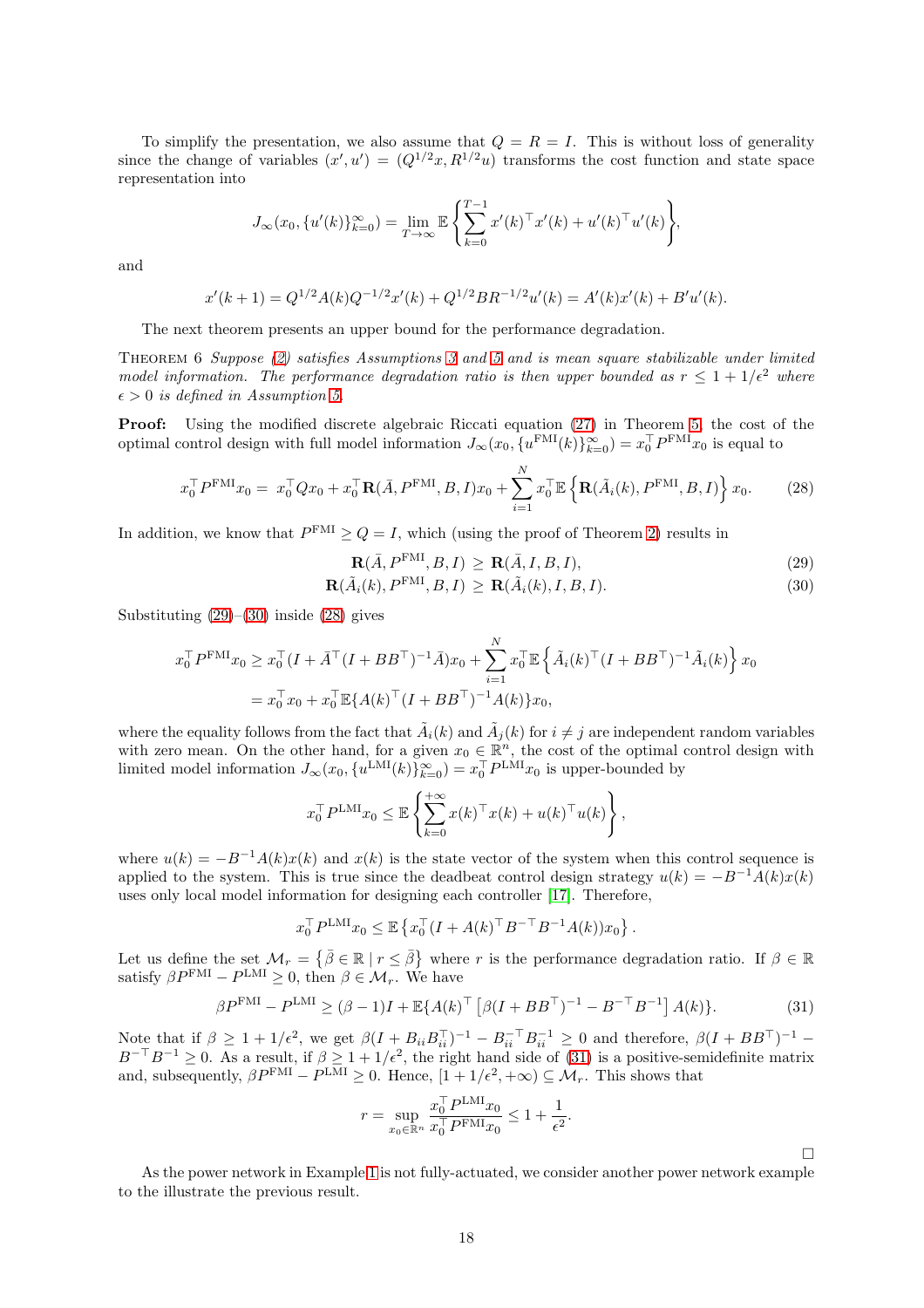Example 2 Consider DC power generators, such as solar farms and batteries. Suppose these sources are connected to AC transmission lines through  $DC/AC$  converters that are equipped with a droopcontroller [\[51,](#page-22-3) [52\]](#page-22-4). Let us assume that both power generators in Figure 1 are such DC power generators equipped with droop-controlled converters. We can then model this power network as

$$
\dot{\delta}_1(t) = \frac{1}{D_1} \Big[ P_1(t) - c_{12}^{-1} \sin(\delta_1(t) - \delta_2(t)) - c_1^{-1} \sin(\delta_1(t)) - D_1 \omega_1(t) \Big],
$$
  

$$
\dot{\delta}_2(t) = \frac{1}{D_2} \Big[ P_2(t) - c_{12}^{-1} \sin(\delta_2(t) - \delta_1(t)) - c_2^{-1} \sin(\delta_2(t)) - D_2 \omega_2(t) \Big],
$$

where  $\delta_i(t)$ ,  $1/D_i > 0$ , and  $P_i(t)$  are respectively the phase angle of the terminal voltage of converter i, its converter droop-slope, and its input power. The power network parameters in this example are the same as the ones in Example [1,](#page-16-1) except  $D_1 = D_2 = 1.0$ . Now, similarly to Example 1, we find the equilibrium point of this nonlinear system, linearize it around this equilibrium, and then, discretize the system with sampling time  $\Delta T = 300$  ms to get

$$
\begin{bmatrix}\n\Delta \delta_1(k+1) \\
\Delta \delta_2(k+1)\n\end{bmatrix} = \begin{bmatrix}\n\zeta_1 & \frac{\Delta T \cos(\delta_1^* - \delta_2^*)}{c_{12}D_1} \\
\frac{\Delta T \cos(\delta_2^* - \delta_1^*)}{c_{12}D_2} & \zeta_2\n\end{bmatrix} \begin{bmatrix}\n\Delta \delta_1(k) \\
\Delta \delta_2(k)\n\end{bmatrix} + \begin{bmatrix}\nu_1(k) \\
u_2(k)\n\end{bmatrix},
$$

where  $\zeta_1 = 1 - \Delta T (c_{12}^{-1} \cos(\delta_1^* - \delta_2^*) + c_1^{-1} \cos(\delta_1^*)) / D_1$  and  $\zeta_2 = 1 - \Delta T (c_{12}^{-1} \cos(\delta_2^* + \delta_1^*) - c_2^{-1} \cos(\delta_2^*)) / D_2$ . Consider the same variation of the local loads as in Example [1.](#page-16-1) We get the discrete-time linear with stochastically-varying parameters

$$
x(k+1) = Ax(k) + Bu(k)
$$

where  $x(k) = [\Delta \delta_1(k) \; \Delta \delta_2(k)]^\top$ ,  $u(k) = [u_1(k) \; u_2(k)]^\top$ , and

$$
B = \begin{bmatrix} 1 & 0 \\ 0 & 1 \end{bmatrix}, \quad A(k) = \begin{bmatrix} -0.1635 - 0.2075\alpha_1(k) & 0.7486 \\ 0.7486 & -0.1897 - 0.0877\alpha_2(k) \end{bmatrix}
$$

where  $\alpha_1(k) \sim \mathcal{N}(0, 0.1)$  and  $\alpha_2(k) \sim \mathcal{N}(0, 0.3)$ . The goal is to optimize the performance criterion

$$
J = \mathbb{E}\left\{\sum_{k=0}^{\infty} x(k)^\top x(k) + u(k)^\top u(k)\right\}.
$$

Following Theorem [5,](#page-15-0) we can calculate the optimal controller with full model information as

$$
u^{FMI}(k) = \begin{bmatrix} 0.1166 + 0.1185\alpha_1(k) & -0.4334 - 0.0027\alpha_2(k) \\ -0.4334 - 0.0064\alpha_1(k) & 0.1317 + 0.0502\alpha_2(k) \end{bmatrix} x(k).
$$

Furthermore, using Theorem [2,](#page-10-0) we can calculate the optimal controller with limited model information as

$$
u^{LMI}(k) = \begin{bmatrix} 0.1166 + 0.1190\alpha_1(k) & -0.4334 \\ -0.4334 & 0.1317 + 0.0504\alpha_2(k) \end{bmatrix} x(k).
$$

It is easy to see that

$$
r = \sup_{x_0 \in \mathbb{R}^n} \frac{x_0^{\top} P^{LMI} x_0}{x_0^{\top} P^{FMI} x_0} = 1 + 1.2660 \times 10^{-6} \le 1 + 1/\epsilon^2 = 2,
$$

since  $\epsilon = 1$ . In this example, the upper bound computed in Theorem [6](#page-17-0) is not tight. ⊳

.

REMARK 8 Under Assumption [5,](#page-16-2) when the variances of the plant model parameters tend to infinity, the optimal controller with limited model information (introduced in Theorem [2\)](#page-10-0) approaches the deadbeat control law. The intuition behind this result is that when the model information of the other subsystems is inaccurate, the deadbeat control law (which decouples our subsystem from the rest of the plant) is the best controller to use. The presented approach balances in a natural way the use of statistical information about the plant parameters with precise knowledge of their realizations.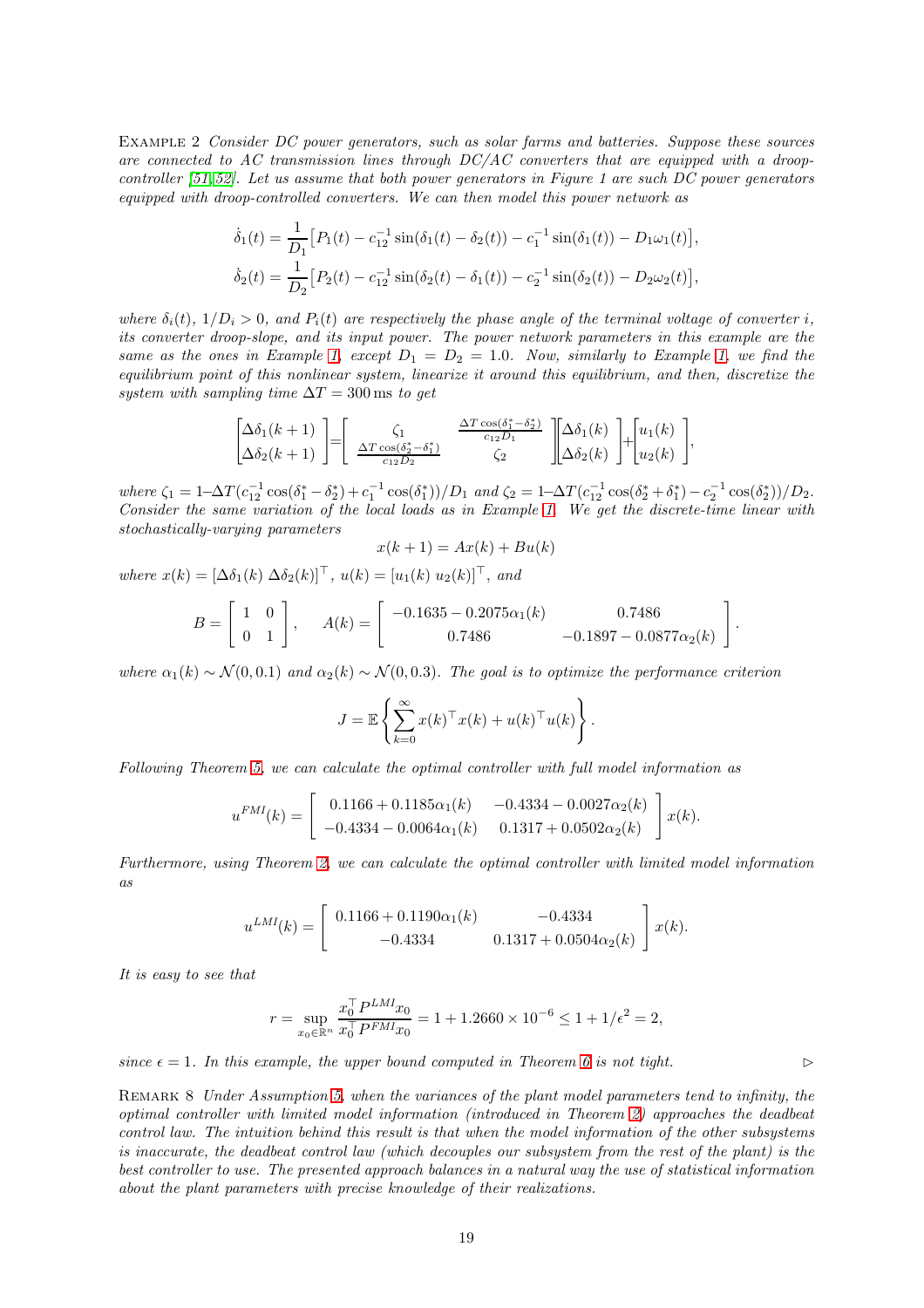EXAMPLE 2 (CONT'D) Let us consider the case where variances of the plant model parameters are very large. Hence, we assume  $\alpha_1(k) \sim \mathcal{N}(0, 1000)$  and  $\alpha_2(k) \sim \mathcal{N}(0, 3000)$ . Now, the optimal controller with limited model information is given by

$$
u^{LMI}(k) = \begin{bmatrix} 0.1635 + 0.2075\alpha_1(k) & -0.7485 \\ -0.7485 & 0.1897 + 0.0877\alpha_2(k) \end{bmatrix} x(k),
$$

<span id="page-19-10"></span>which is practically equal to the deadbeat control law in Remark [7.](#page-12-4)  $\square$ 

### 6 Conclusion

We presented a statistical framework for the study of control design under limited model information. We found the best performance achievable by a limited model information control design method. We also studied the value of information in control design using the performance degradation ratio. Possible future work will focus on generalizing the results to discrete-time Markovian jump linear systems and to decentralized controllers.

### 7 Acknowledgement

The authors would like to thank Cédric Langbort for valuable discussions and suggestions.

### <span id="page-19-9"></span>References

- [1] F. Farokhi and K. H. Johansson, "Limited model information control design for linear discrete-time systems with stochastic parameters," in Proceedings of the 51st IEEE Conference on Decision and Control, pp. 855 – 861, 2012.
- <span id="page-19-0"></span>[2] D. Swaroop and J. K. Hedrick, "Constant spacing strategies for platooning in automated highway systems," Journal of Dynamic Systems, Measurement, and Control, vol. 121, no. 3, pp. 462–470, 1999.
- <span id="page-19-1"></span>[3] R. Horowitz and P. Varaiya, "Control design of an automated highway system," Proceedings of the IEEE, vol. 88, no. 7, pp. 913–925, 2000.
- <span id="page-19-2"></span>[4] V. Kapila, A. G. Sparks, J. M. Buffington, and Q. Yan, "Spacecraft formation flying: dynamics and control," Journal of Guidance, Control, and Dynamics, vol. 23, no. 3, pp. 561–564, 2000.
- <span id="page-19-3"></span>[5] F. Giulietti, L. Pollini, and M. Innocenti, "Autonomous formation flight," IEEE Control Systems, vol. 20, no. 6, pp. 34–44, 2000.
- <span id="page-19-4"></span>[6] M. W. Brauna, D. E. Rivera, M. E. Floresa, W. M. Carlyleb, and K. G. Kempf, "A model predictive control framework for robust management of multi-product, multi-echelon demand networks," Annual Reviews in Control, vol. 27, no. 2, pp. 229–245, 2003.
- <span id="page-19-5"></span>[7] W. B. Dunbar and S. Desa, "Distributed MPC for dynamic supply chain management," in Assessment and Future Directions of Nonlinear Model Predictive Control (R. Findeisen, F. Allgöwer, and L. T. Biegler, eds.), vol. 358 of Lecture Notes in Control and Information Sciences, pp. 607–615, 2007.
- <span id="page-19-6"></span>[8] S. Massoud Amin and B. F. Wollenberg, "Toward a smart grid: power delivery for the 21st century," IEEE Power and Energy Magazine, vol. 3, no. 5, pp. 34–41, 2005.
- <span id="page-19-7"></span>[9] R. R. Negenborn, Z. Lukszo, and H. Hellendoorn, eds., Intelligent Infrastructures, vol. 42. Springer, 2010.
- <span id="page-19-8"></span>[10] H. S. Witsenhausen, "A counterexample in stochastic optimum control," SIAM Journal on Control, vol. 6, no. 1, pp. 131–147, 1968.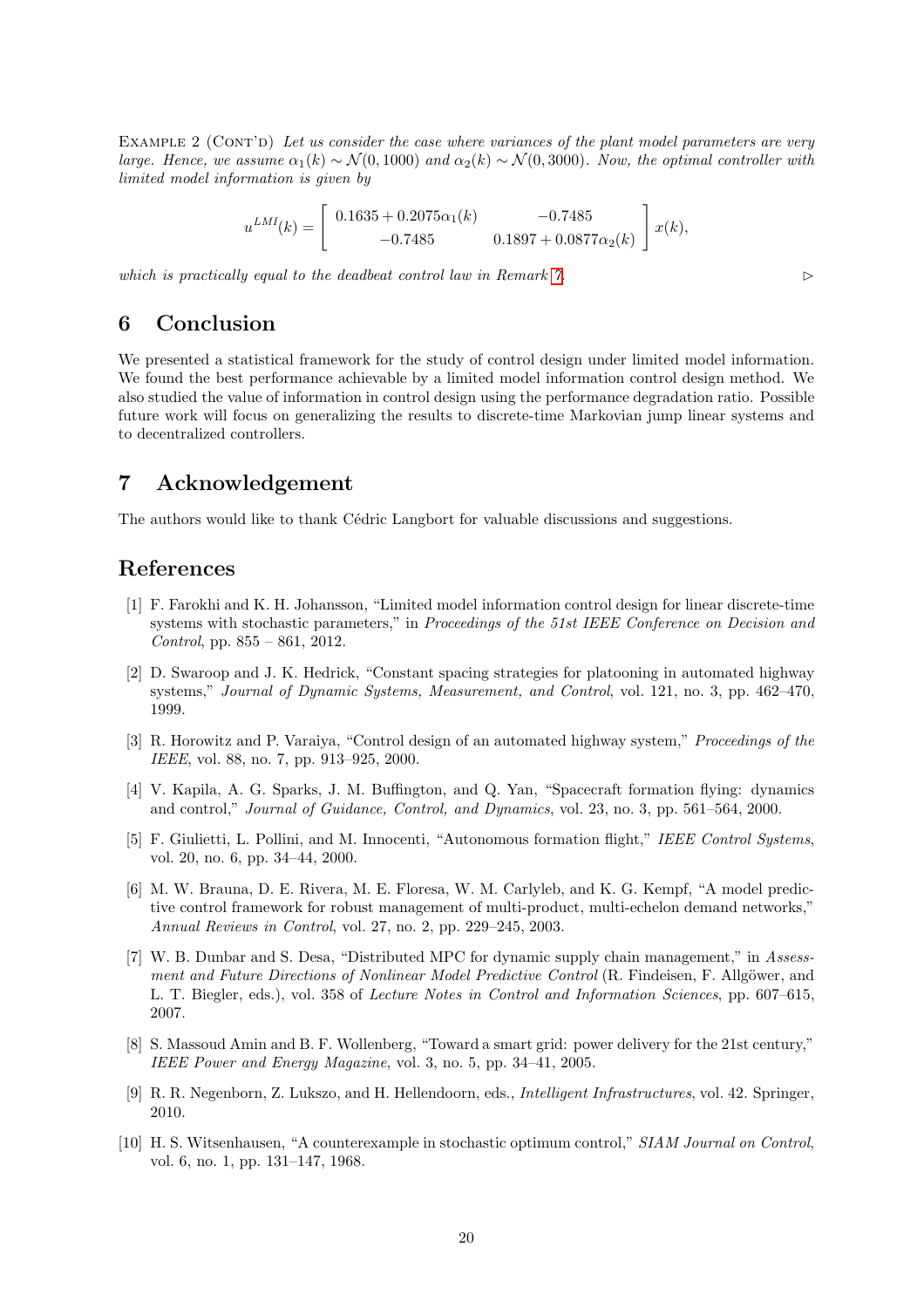- [11] W. Levine, T. Johnson, and M. Athans, "Optimal limited state variable feedback controllers for linear systems," IEEE Transactions on Automatic Control, vol. 16, no. 6, pp. 785–793, 1971.
- [12] S. H. Wang and E. Davison, "On the stabilization of decentralized control systems," IEEE Transactions on Automatic Control, vol. 18, no. 5, pp. 473–478, 1973.
- [13] V. Blondel and J. N. Tsitsiklis, "NP-hardness of some linear control design problems," SIAM Journal on Control and Optimization, vol. 35, no. 6, pp. 2118–2127, 1997.
- [14] M. Rotkowitz and S. Lall, "A characterization of convex problems in decentralized control," IEEE Transactions on Automatic Control, vol. 51, no. 2, pp. 274–286, 2006.
- <span id="page-20-0"></span>[15] P. G. Voulgaris, "Optimal control of systems with delayed observation sharing patterns via input– output methods," Systems & Control Letters, vol. 50, no. 1, pp. 51–64, 2003.
- <span id="page-20-1"></span>[16] D. D. Šiljak, *Decentralized Control of Complex Systems*. Academic Press, 1991.
- [17] F. Farokhi, "Decentralized control design with limited plant model information," KTH Royal Institute of Technology, Licentiate Thesis, 2012. <http://urn.kb.se/resolve?urn=urn:nbn:se:kth:diva-63858>.
- <span id="page-20-3"></span><span id="page-20-2"></span>[18] P. Kundur, N. J. Balu, and M. G. Lauby, Power system stability and control. McGraw-Hill, 1994.
- <span id="page-20-4"></span>[19] P. M. Anderson and A.-A. A. Fouad, Power system control and stability. IEEE Press, 2003.
- [20] K. Loparo and G. Blankenship, "A probabilistic mechanism for small disturbance instabilities in electric power systems," IEEE Transactions on Circuits and Systems, vol. 32, no. 2, pp. 177–184, 1985.
- <span id="page-20-13"></span>[21] M. Brucoli, M. L. Scala, F. Torelli, and M. Trovato, "A semi-dynamic approach to the voltage stability analysis of interconnected power networks with random loads," International Journal of Electrical Power & Energy Systems, vol. 12, no. 1, pp. 9–16, 1990.
- <span id="page-20-5"></span>[22] F. Wu and C.-C. Liu, "Characterization of power system small disturbance stability with models incorporating voltage variation," IEEE Transactions on Circuits and Systems, vol. 33, no. 4, pp. 406–417, 1986.
- <span id="page-20-6"></span>[23] C. Langbort and J.-C. Delvenne, "Distributed design methods for linear quadratic control and their limitations," IEEE Transactions on Automatic Control, vol. 55, no. 9, pp. 2085–2093, 2010.
- <span id="page-20-7"></span>[24] F. Farokhi, C. Langbort, and K. H. Johansson, "Optimal structured static state-feedback control design with limited model information for fully-actuated systems," Automatica, vol. 49, no. 2, pp. 326–337, 2012.
- <span id="page-20-8"></span>[25] F. Farokhi and K. H. Johansson, "Dynamic control design based on limited model information," in Proceedings of the 49th Annual Allerton Conference on Communication, Control, and Computing, pp. 1576–1583, 2011.
- <span id="page-20-9"></span>[26] J. Swigart and S. Lall, "Optimal synthesis and explicit state-space solution for a decentralized two-player linear-quadratic regulator," in Proceedings of the 49th IEEE Conference on Decision and Control, pp. 132–137, 2010.
- <span id="page-20-10"></span>[27] P. Shah and P. A. Parrilo, "H2-optimal decentralized control over posets: A state space solution for state-feedback," in Proceedings of the 49th IEEE Conference on Decision and Control, pp. 6722– 6727, 2010.
- <span id="page-20-11"></span>[28] F. Farokhi, C. Langbort, and K. Johansson, "Decentralized disturbance accommodation with limited plant model information," SIAM Journal on Control and Optimization, vol. 51, no. 2, pp. 1543– 1573, 2013.
- <span id="page-20-12"></span>[29] F. Farokhi and K. H. Johansson, "Optimal control design under structured model information limitation using adaptive algorithms," 2013. Submitted. Preprint: arXiv:1208.2322[math.OC] <http://arxiv.org/abs/1208.2322>.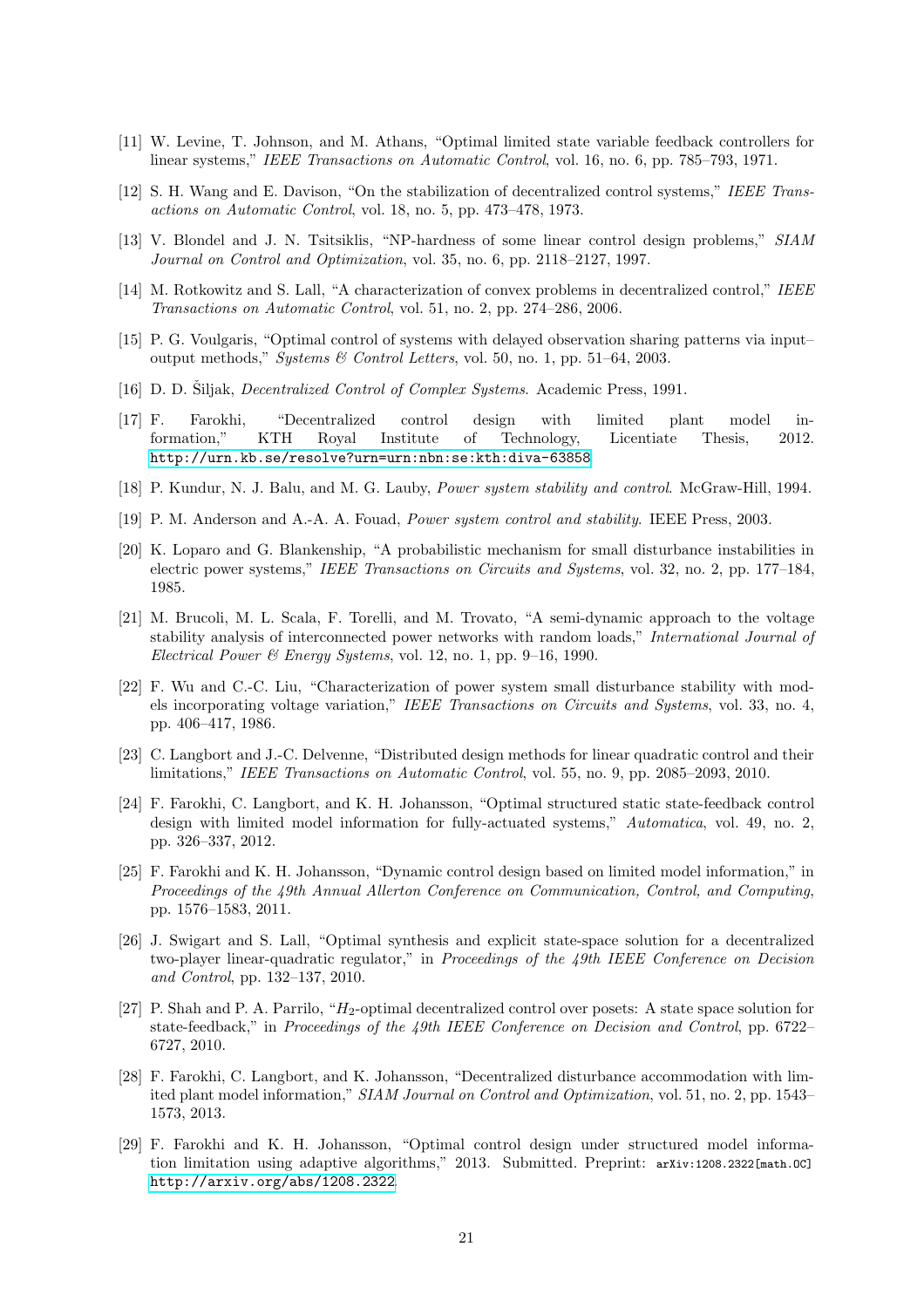- <span id="page-21-0"></span>[30] W. L. De Koning, "Infinite horizon optimal control of linear discrete time systems with stochastic parameters," Automatica, vol. 18, no. 4, pp. 443–453, 1982.
- [31] W. L. De Koning, "Optimal estimation of linear discrete-time systems with stochastic parameters," Automatica, vol. 20, no. 1, pp. 113–115, 1984.
- [32] M. Aoki, Optimization of stochastic systems: topics in discrete-time systems. Academic Press, 1967.
- [33] A. R. Tiedemann and W. L. De Koning, "The equivalent discrete-time optimal control problem for continuous-time systems with stochastic parameters," International Journal of Control, vol. 40, no. 3, pp. 449–466, 1984.
- <span id="page-21-1"></span>[34] O. C. Imer, S. Yüksel, and T. Basar, "Optimal control of LTI systems over unreliable communication links," Automatica, vol. 42, no. 9, pp. 1429–1439, 2006.
- <span id="page-21-2"></span>[35] A. Ando and F. M. Fisher, "Near-decomposability, partition and aggregation, and the relevance of stability discussions," International Economic Review, vol. 4, no. 1, pp. 53–67, 1963.
- [36] M. Sezer and D. Siljak, "Nested  $\varepsilon$ -decompositions and clustering of complex systems," Automatica, vol. 22, no. 3, pp. 321–331, 1986.
- <span id="page-21-3"></span>[37] S. Sethi and Q. Zhang, "Near optimization of dynamic systems by decomposition and aggregation," Journal of optimization theory and applications, vol. 99, no. 1, pp. 1–22, 1998.
- <span id="page-21-4"></span>[38] F. Deroo, M. Ulbrich, B. D. O. Anderson, and S. Hirche, "Accelerated iterative distributed controller synthesis with a Barzilai-Borwein step size," in Proceedings of the 51st IEEE Conference on Decision and Control, pp. 4864–4870, 2012.
- <span id="page-21-5"></span>[39] K. Mårtensson and A. Rantzer, "Gradient methods for iterative distributed control synthesis," in Proceedings of the 48th IEEE Conference on Decision and Control held jointly with the 28th Chinese Control Conference, pp. 549–554, 2009.
- <span id="page-21-6"></span>[40] W. B. Dunbar, "Distributed receding horizon control of dynamically coupled nonlinear systems," IEEE Transactions on Automatic Control, vol. 52, no. 7, pp. 1249–1263, 2007.
- <span id="page-21-7"></span>[41] P. Giselsson and A. Rantzer, "Distributed model predictive control with suboptimality and stability guarantees," in Proceedings of the 49th IEEE Conference on Decision and Control, pp. 7272–7277, 2010.
- <span id="page-21-8"></span>[42] F. Farokhi, I. Shames, and K. H. Johansson, "Distributed MPC via dual decomposition and alternative direction method of multipliers," To appear in Distributed MPC Made Easy, Springer, 2013. Preprint: arXiv:1207.3178[math.OC] <http://arxiv.org/abs/1207.3178>.
- <span id="page-21-9"></span>[43] A. Mishra, C. Langbort, and G. E. Dullerud, "A team theoretic approach to decentralized control of systems with stochastic parameters," in Proceedings of the 51st IEEE Conference on Decision and Control, pp. 2116–2121, 2012.
- <span id="page-21-10"></span>[44] J. Swigart and S. Lall, "An explicit dynamic programming solution for a decentralized two-player optimal linear-quadratic regulator," in Proceedings of the International Symposium on Mathematical Theory of Networks and Systems, pp. 1443–1447, 2010.
- [45] T. J. A. Wagenaar and W. L. De Koning, "Stability and stabilizability of chemical reactors modelled with stochastic parameters," *International Journal of Control*, vol. 49, no. 1, pp. 33–44, 1989.
- <span id="page-21-11"></span>[46] V. V. Dombrovskii and E. A. Lyashenko, "A linear quadratic control for discrete systems with random parameters and multiplicative noise and its application to investment portfolio optimization," Automation and Remote Control, vol. 64, no. 10, pp. 1558–1570, 2003.
- <span id="page-21-12"></span>[47] L. Schenato, B. Sinopoli, M. Franceschetti, K. Poolla, and S. S. Sastry, "Foundations of control and estimation over lossy networks," Proceedings of the IEEE, vol. 95, no. 1, pp. 163–187, 2007.